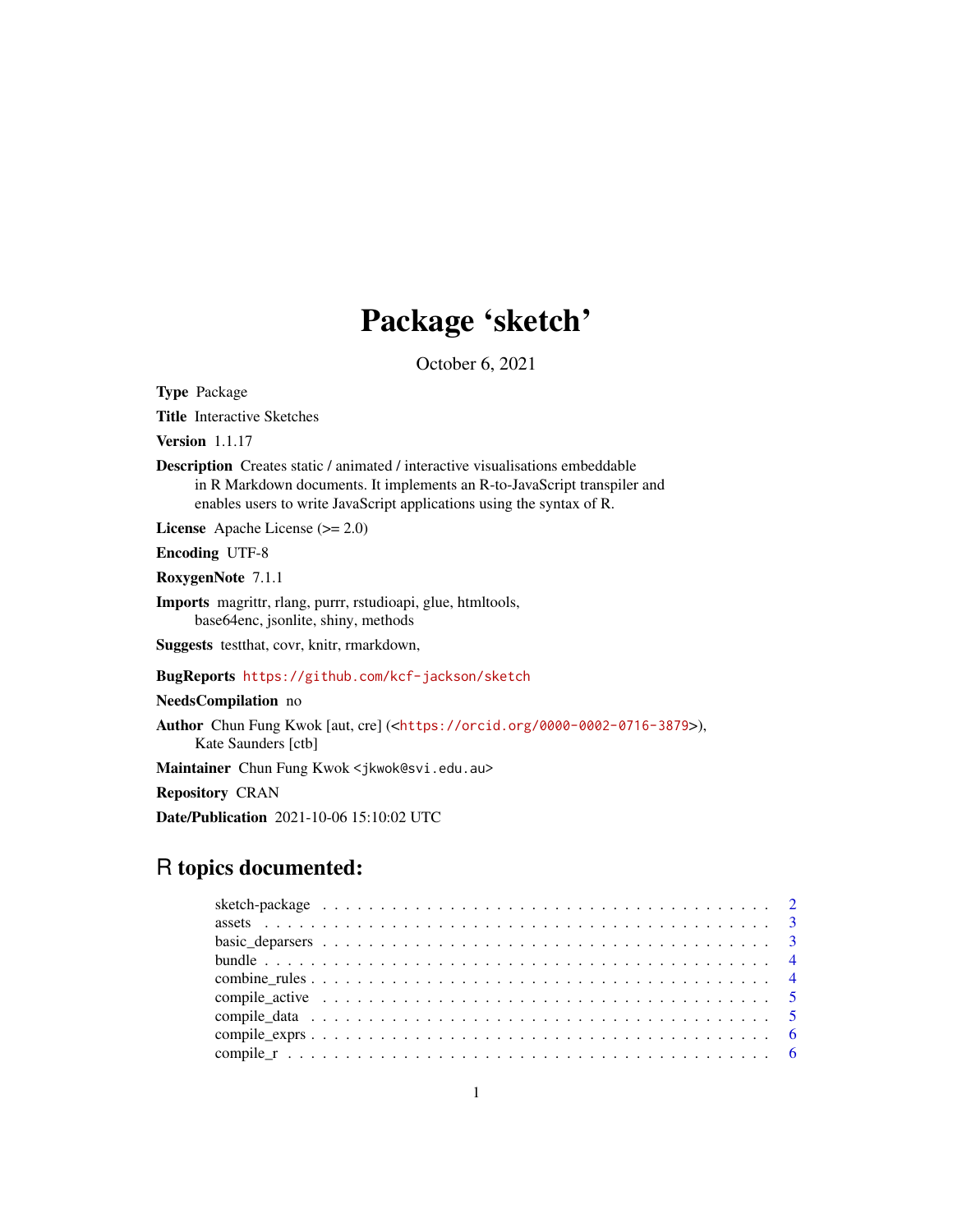<span id="page-1-0"></span>

|  |  |  |  |  |  |  |  |  |  |  |  |  |  |  |  |  |  | is_syntactic_literal $\dots \dots \dots \dots \dots \dots \dots \dots \dots \dots \dots \dots \dots \dots \dots \dots \dots$<br>$src +  +  +  +  +  +  +  +  +  +  +  +  + $ |
|--|--|--|--|--|--|--|--|--|--|--|--|--|--|--|--|--|--|------------------------------------------------------------------------------------------------------------------------------------------------------------------------------|

sketch-package *Interactive visualisation*

# Description

Creates interactive visualisation embeddable in R Markdown documents. It implements an R-to-JavaScript transpiler and enables users to write JavaScript applications using the syntax of R.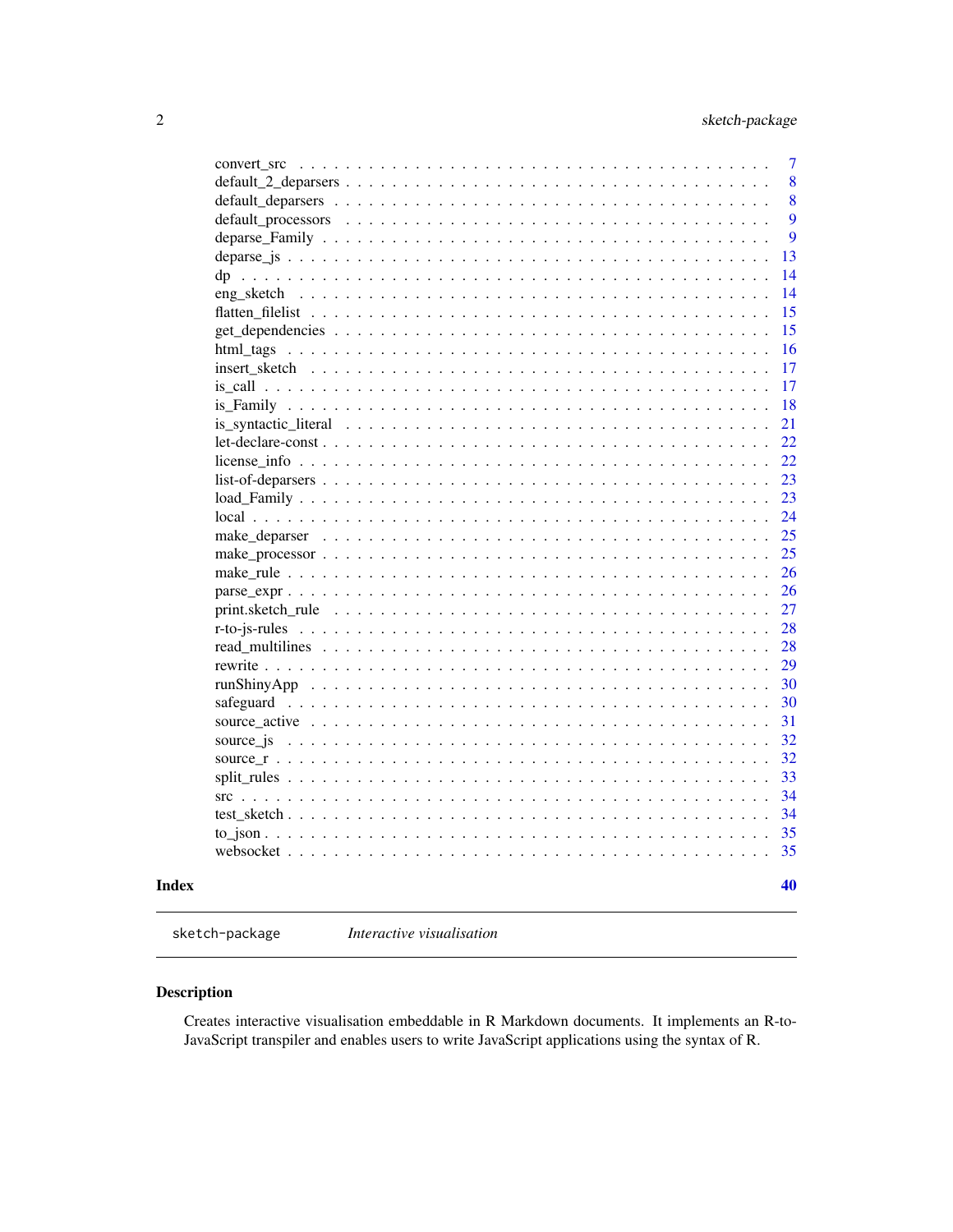<span id="page-2-1"></span><span id="page-2-0"></span>

Take a 'sketch' R file as input, extract and process the resources links as provided by the user with the '#!' header.

#### Usage

assets(file, ..., trace = FALSE)

# Arguments

| file     | Character string; the file path.                                 |
|----------|------------------------------------------------------------------|
| $\cdots$ | (Optional) List of processors to pass to convert src.            |
| trace    | TRUE or FALSE; if TRUE, assets are extracted, but not processed. |

# Examples

```
file <- system.file("test_files/test_RMD.R", package = "sketch")
assets(file, trace = TRUE)
assets(file, trace = FALSE)
```

| basic_deparsers | A minimal list of deparsers for deparsing JavaScript |  |  |
|-----------------|------------------------------------------------------|--|--|
|                 |                                                      |  |  |

# Description

A minimal list of deparsers for deparsing JavaScript

#### Usage

```
basic_deparsers()
```
#### Note

This is used as input to [deparse\\_js,](#page-12-1) [compile\\_r](#page-5-1) and [compile\\_exprs.](#page-5-2)

# Examples

basic\_deparsers()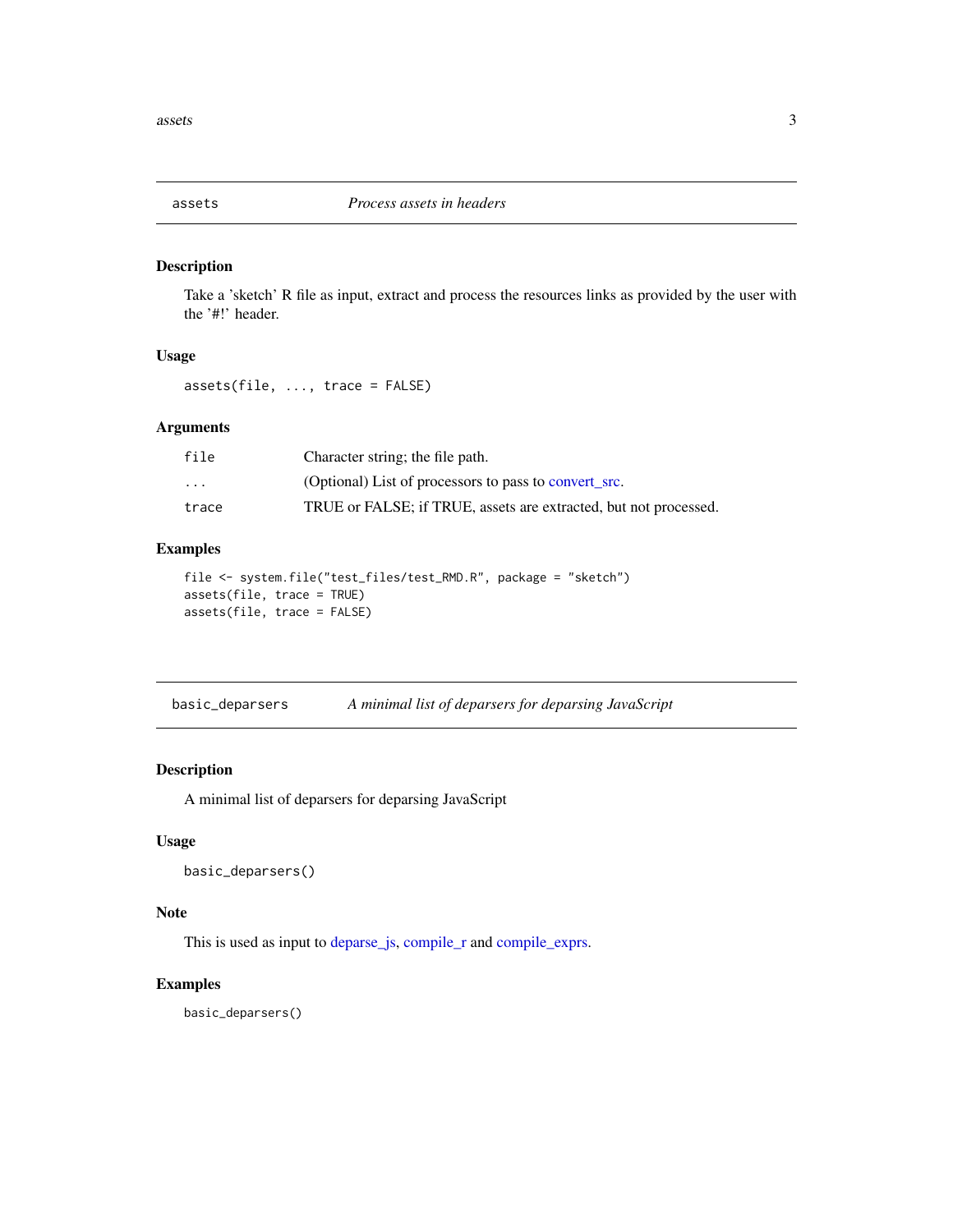<span id="page-3-0"></span>

Bundle a list of files into a single JavaScript file

#### Usage

bundle(fs)

#### Arguments

fs A character vector; a list of R or JavaScript files. The R files will be transpiled to JavaScript before bundling.

# Examples

```
library(sketch)
js <- bundle(c(src("dom"), src("io")))
cat(paste(readLines(js), collapse = "\n"))
```
combine\_rules *Combine rules for fast transpilation*

# Description

This function turns an n-pass transpilation into k-pass, where n is the number of rules and k is the number of precedence groups.

#### Usage

combine\_rules(rs, group = rep(1, length(rs)))

#### Arguments

| rs    | A list of rewriting rules (each of which is an output from make rule).                                                                                                                                                                                                                                      |
|-------|-------------------------------------------------------------------------------------------------------------------------------------------------------------------------------------------------------------------------------------------------------------------------------------------------------------|
| group | A numeric vector; the precedence group. Rules with a higher precedence come<br>before the the ones with lower precedence, and they are processed by the tran-<br>spiler first. For rules with the same precedence, the natural order (in which they<br>show up) determines which rules get processed first. |
|       |                                                                                                                                                                                                                                                                                                             |

# Note

The key insight about optimising the transpilation is that rewriting passes that do not interfere with each other can be combined, and it saves a full traversal of the parse tree.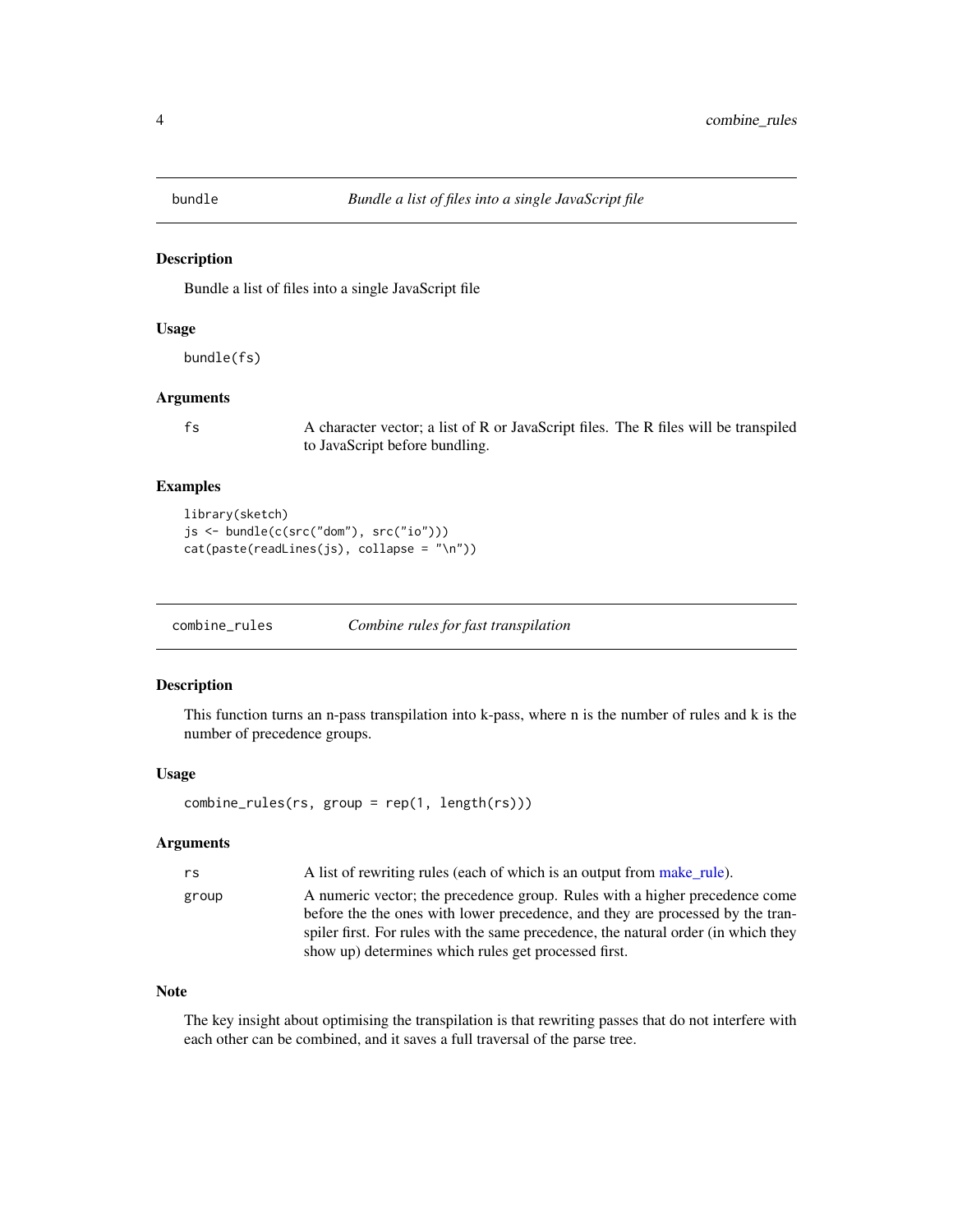<span id="page-4-0"></span>compile\_active *Compile active file in 'RStudio'*

#### Description

Compile active file in 'RStudio'

#### Usage

```
compile_active(...)
```
#### Arguments

... Optional arguments to pass to compile\_r.

# Examples

```
## Not run:
# At 'RStudio', opens a 'sketch' R file in the editor, then
# run the following:
compile_active()
```
## End(Not run)

compile\_data *Compile a data file into a JavaScript file*

# Description

Compile a data file into a JavaScript file

# Usage

```
compile_data(input, output = tempfile(), ...)
```
# Arguments

| input  | A character string; the path to the input file.  |
|--------|--------------------------------------------------|
| output | A character string; the path to the output file. |
| .      | Extra arguments to be passed to to json.         |

#### Examples

```
file <- system.file("test_files/test_csv.csv", package = "sketch")
readLines(compile_data(file))
```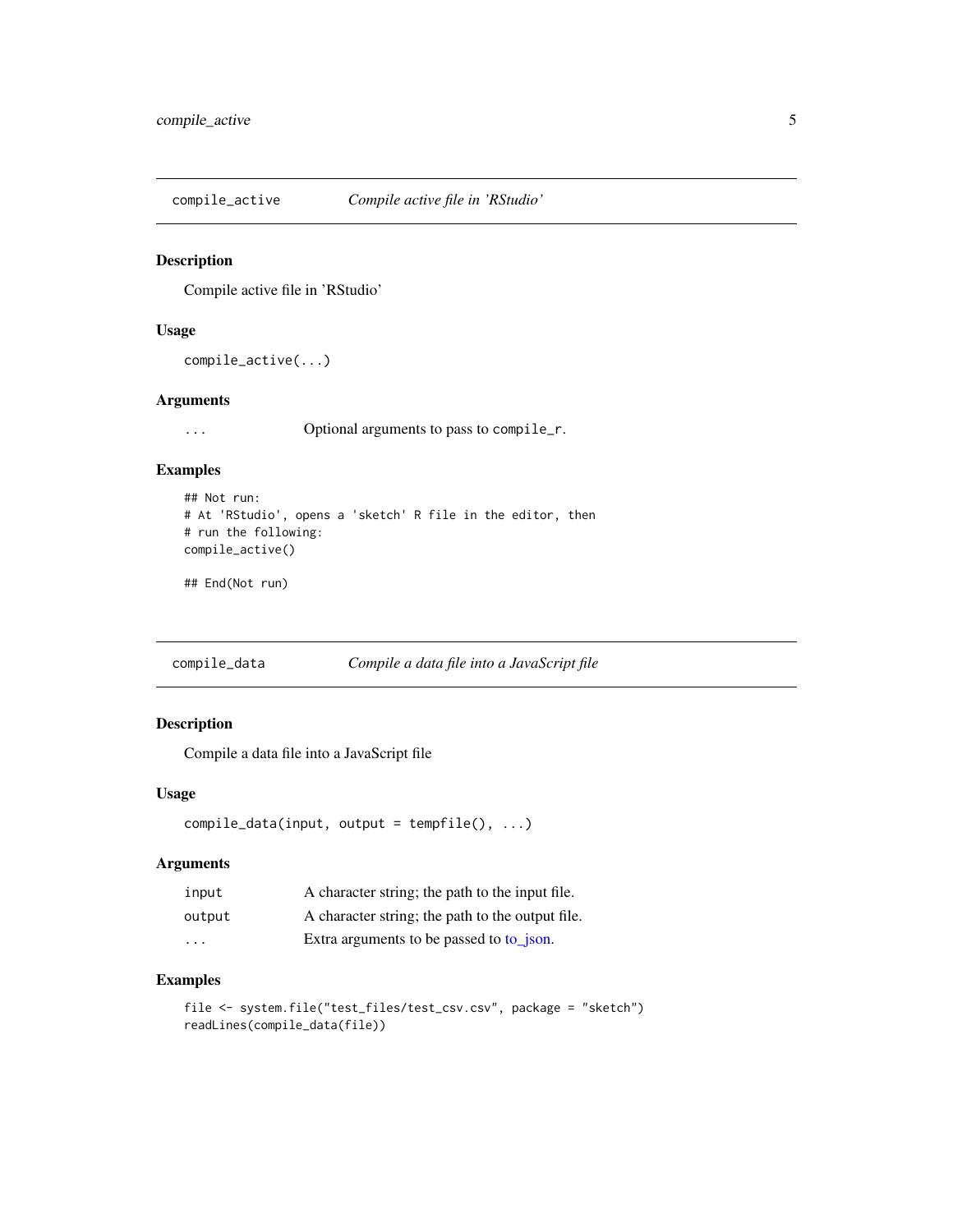<span id="page-5-2"></span><span id="page-5-0"></span>

Compile R code into JavaScript code

# Usage

```
compile_exprs(x, rules = default_rules(), deparsers = default_deparsers())
```
# Arguments

| $\mathsf{x}$ | A character string; the expression to transpile to JS.    |
|--------------|-----------------------------------------------------------|
| rules        | A list of rewriting rules. See make rule for more detail. |
| deparsers    | A list of deparsers. See make_deparser for more detail.   |

# Value

A character string.

# Examples

```
compile_exprs("R + Cpp", list(make_rule('Cpp', 'JS')))
compile_exprs("math.add(a, b)", list(make_rule('math.add', '+')))
```
<span id="page-5-1"></span>compile\_r *Compile an R file into a JavaScript file*

#### Description

Compile an R file into a JavaScript file

#### Usage

```
compile_r(
  input,
  output = ",
  rules = default_rules(),
  deparsers = default_deparsers()
\mathcal{E}
```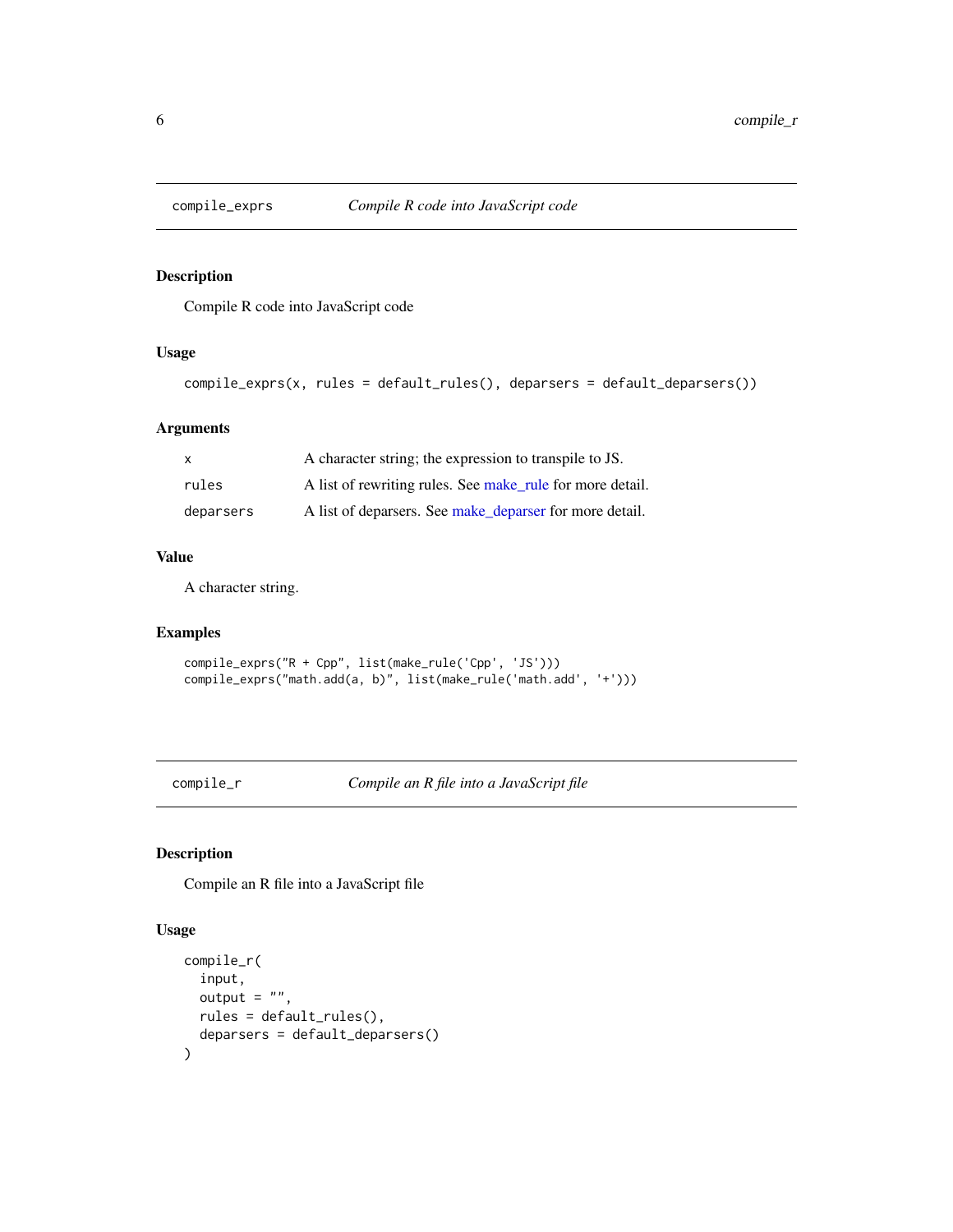# <span id="page-6-0"></span>convert\_src 7

# Arguments

| input     | A character string; the input file.                                                                          |
|-----------|--------------------------------------------------------------------------------------------------------------|
| output    | A character string; the output file. When the output is "", the result is printed to<br>the standard output. |
| rules     | A list of rewriting rules. See make_rule for more detail.                                                    |
| deparsers | A list of deparsers. See make_deparser for more detail.                                                      |

#### Value

A character string; the output file path.

# Examples

```
file <- system.file("test_files/test_source.R", package = "sketch")
readLines(file)
compile_r(input = file)
```
<span id="page-6-1"></span>

| convert_src | Convert an asset link into a 'shiny.tag' object |  |  |
|-------------|-------------------------------------------------|--|--|
|             |                                                 |  |  |

# Description

Convert an asset link into a 'shiny.tag' object

# Usage

```
convert_src(x, processors = default_processors())
```
# Arguments

| x          | A character string; the header line (without the prefix #!). |
|------------|--------------------------------------------------------------|
| processors | A list of handlers for processing the '#!' header.           |

#### Value

A 'shiny.tag' object.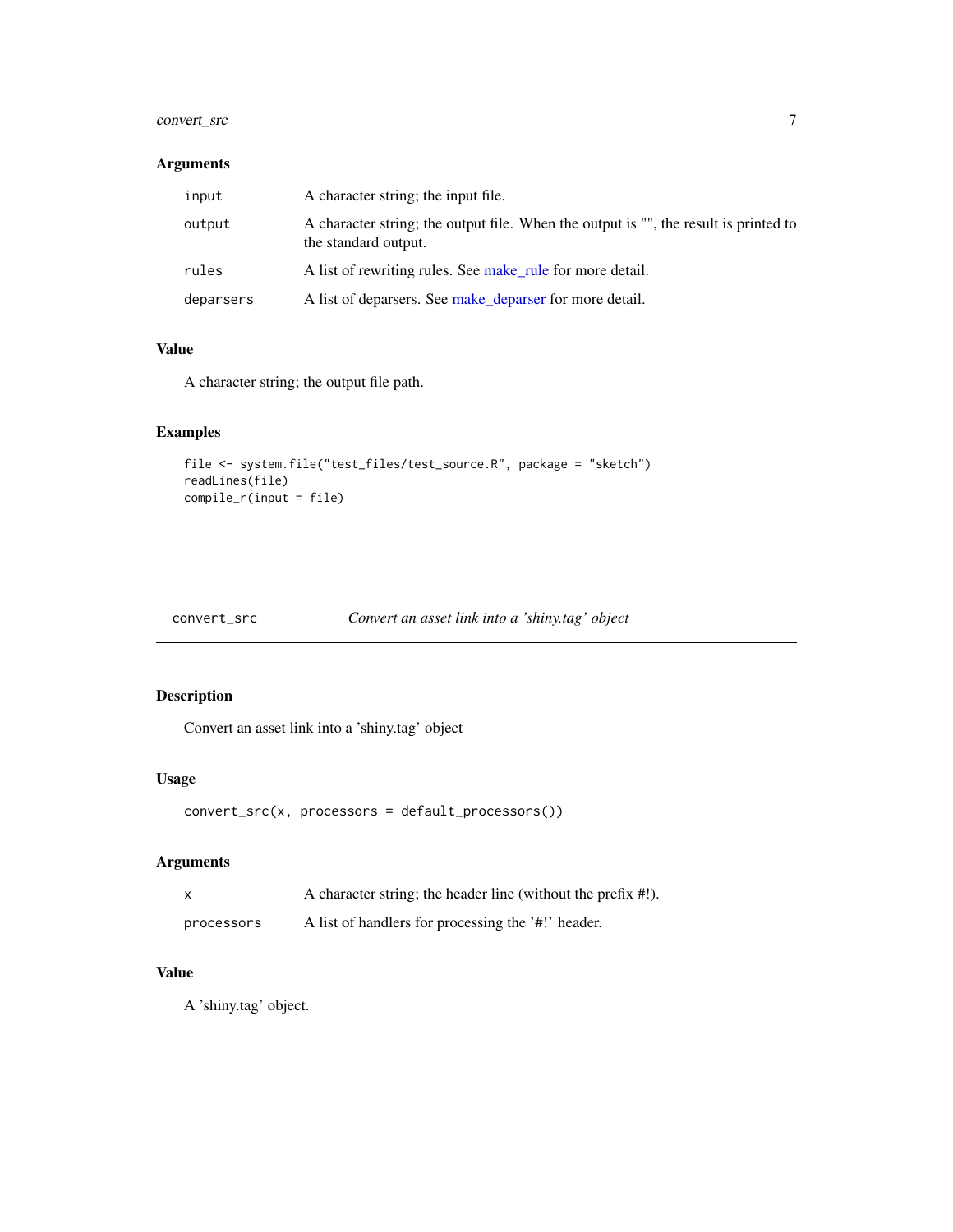<span id="page-7-0"></span>default\_2\_deparsers *A list of deparsers with additional features*

#### Description

Support automatic variable declaration, automatic 'return' and shorthand notation for the DOM module.

# Usage

```
default_2_deparsers()
```
#### Note

lifecycle: experimental

This is used as input to [compile\\_r](#page-5-1) and [compile\\_exprs.](#page-5-2)

# Examples

default\_2\_deparsers()

default\_deparsers *A list of default deparsers for deparsing JavaScript*

# Description

A list of default deparsers for deparsing JavaScript

#### Usage

```
default_deparsers()
```
# Note

This is used as input to [compile\\_r](#page-5-1) and [compile\\_exprs.](#page-5-2)

#### Examples

default\_deparsers()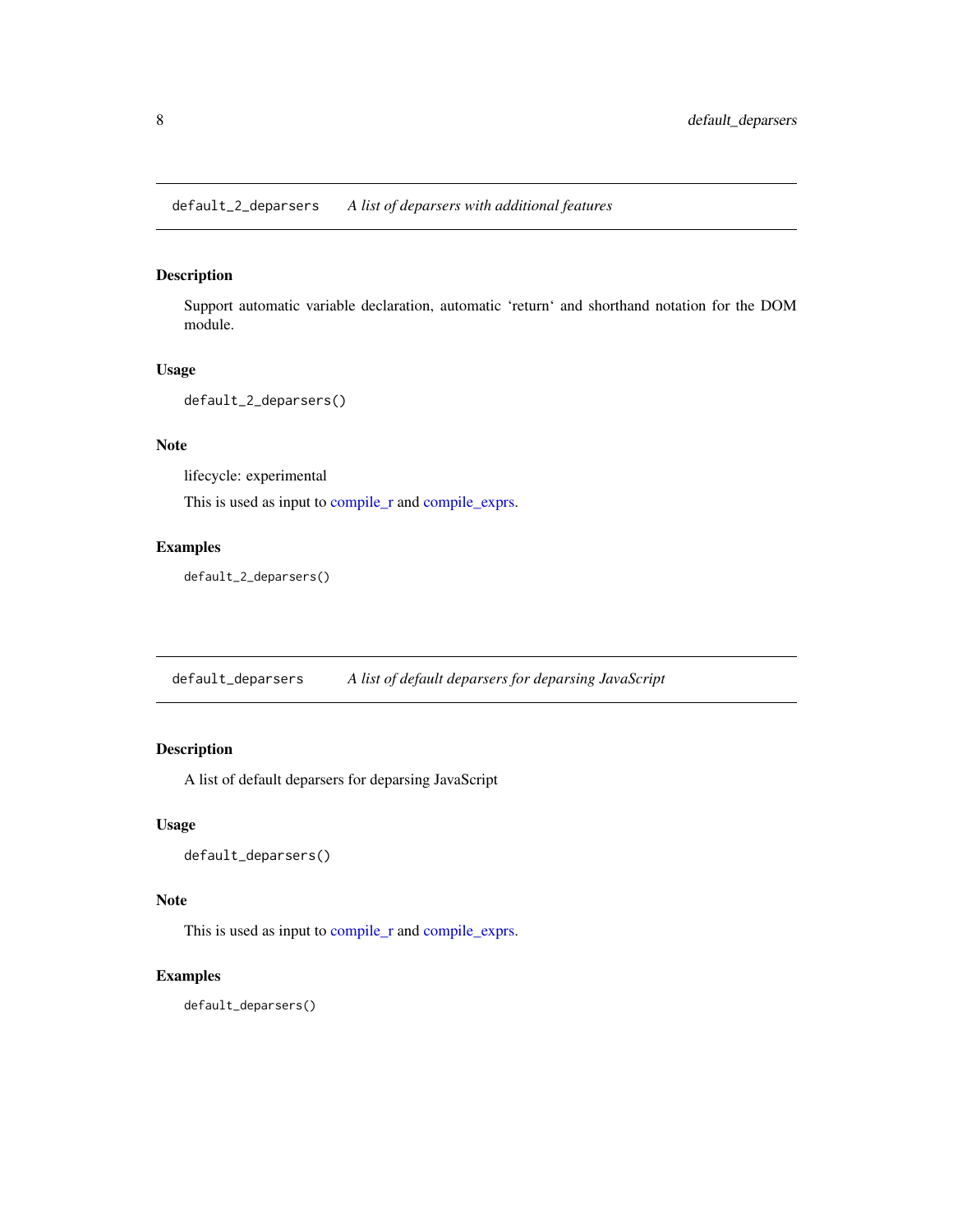<span id="page-8-0"></span>default\_processors *A list of handlers for processing the '#!' header*

# Description

A list of handlers for processing the '#!' header

#### Usage

```
default_processors()
```
#### Note

This is used as input to [assets.](#page-2-1)

#### Examples

default\_processors()

deparse\_Family *Deparsers (specialised)*

# Description

Deparsers (specialised) Deparser for NULL Deparser for NA Deparser for NaN Deparser for calls Deparser for infix operators Deparser for brackets Deparser for the 'for' keyword Deparser for the 'if' keyword Deparser for the 'while' keyword Deparser for the "function" keyword Deparser for the "function" keyword with explicit return Deparser for return Deparser for assignments Deparser for assignments (automatic variable declaration) Deparser for the "next" keyword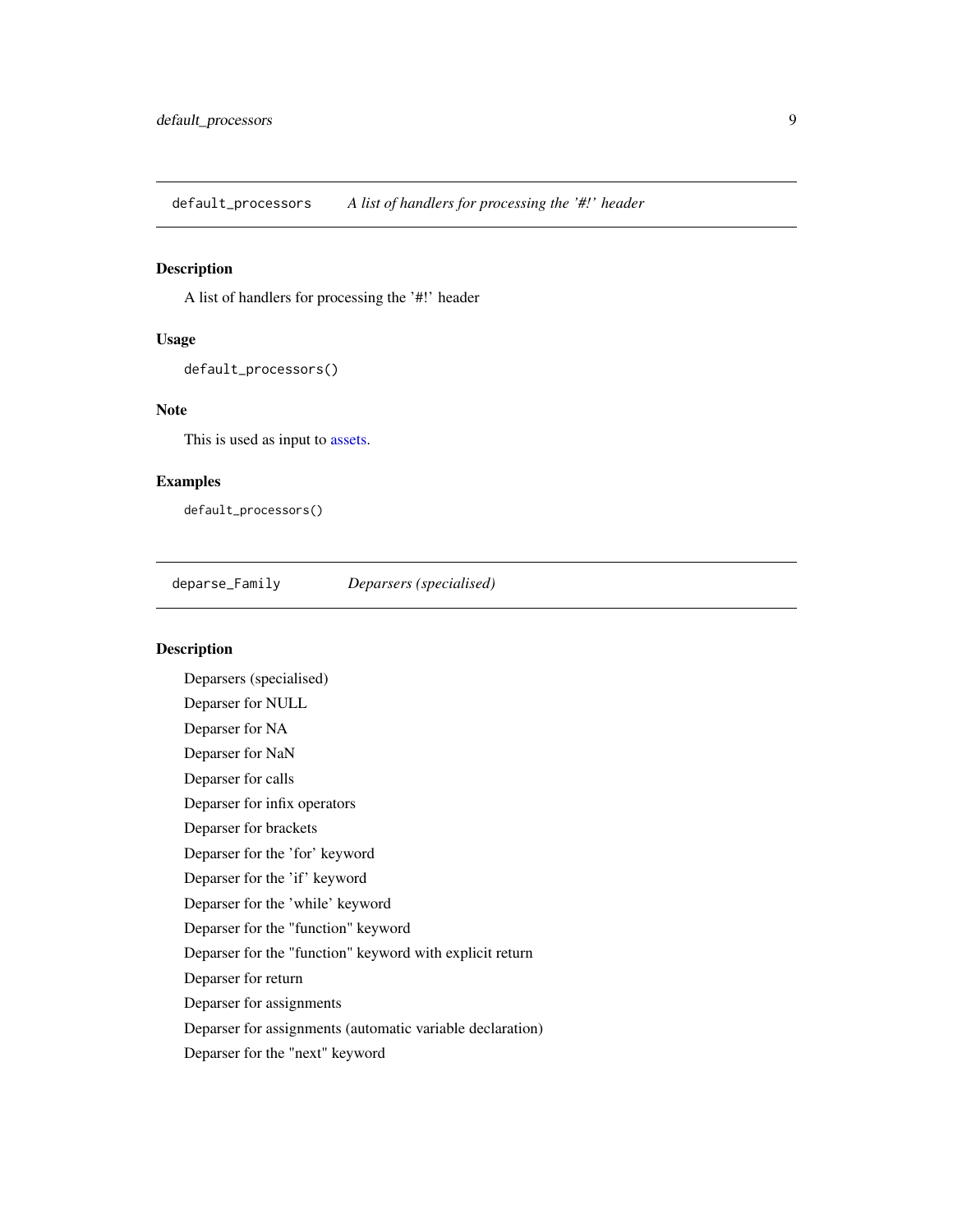10 deparse\_Family

Deparser for the "try" keyword Deparser for the "tryCatch" keyword Deparser for the "throw" keyword Deparser for the "list" operator Deparser for the "data.frame" operators Deparser for the "summarise" operators Deparser for the "mutate" operators Deparser for the "R6Class" function Deparser for the "new" operator Deparser for the "typeof" operator Deparser for the "export" operator Deparser for the ""async" and "await" operators Deparser for the "let" operator Deparser for the "const" operator Deparser for the "var" operator Deparser for the "dataURI" operator Deparser for the "ifelse" operator Deparser for the "lambda" operator Deparser for the "pipe" operator Deparser for the "assignment pipe" operator Deparser for the raw string operator Deparser for formula Deparser for the "add" operator Deparser for the "subtract" operator Deparser for the "extract" operator Deparser for the "extractAssign" operator Deparser for the "extract2" operator Deparser for the "extract2Assign" operator Deparser for the HTML tags Deparser for the d3.js 'attr' function Deparser for the d3.js 'style' function Deparser for '.macro' Deparser for '.data'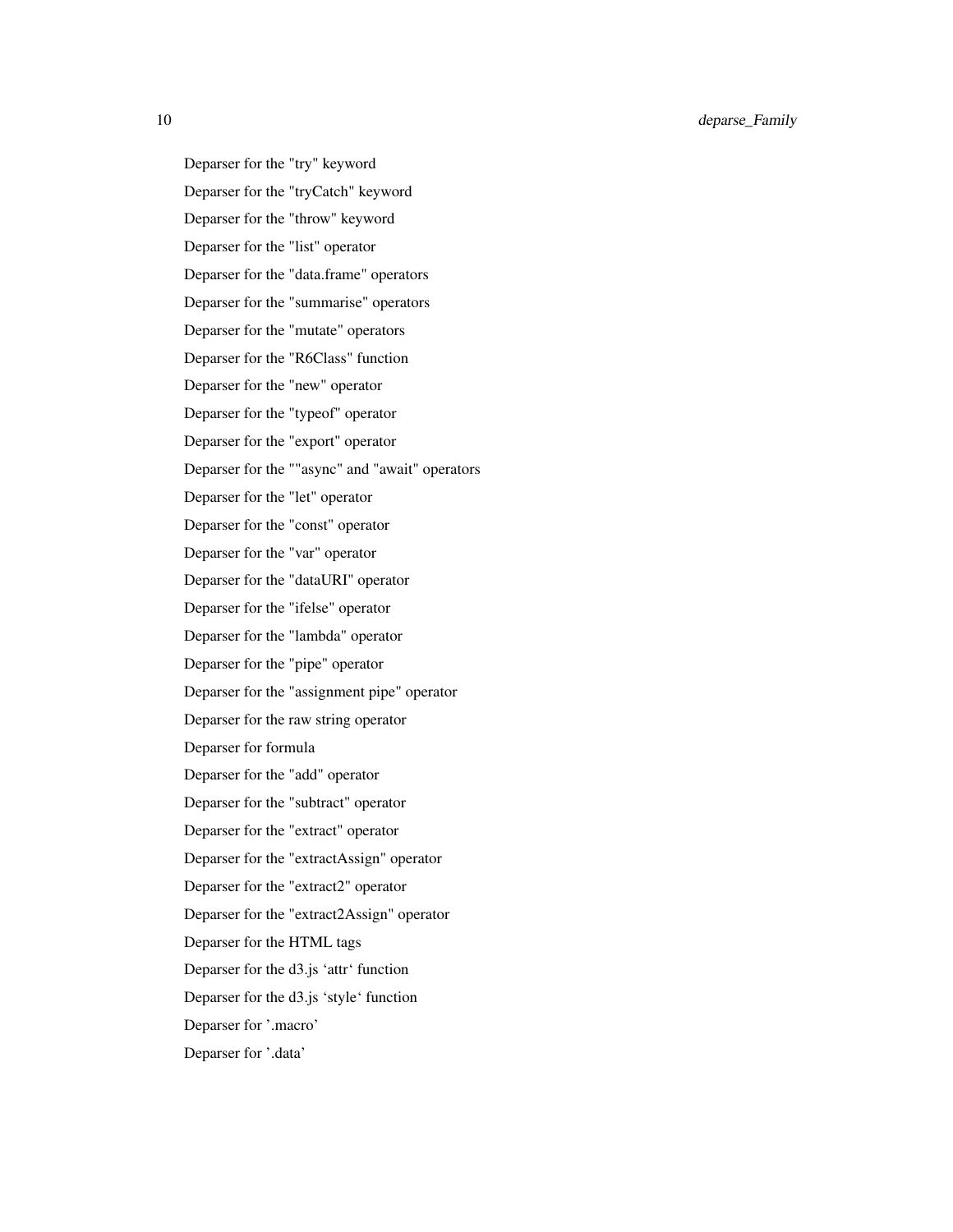deparse\_Family 11

#### Usage

deparse\_sym(ast, ...)

- deparse\_NULL(ast, ...)
- deparse\_NA(ast, ...)
- deparse\_NaN(ast, ...) deparse\_call(ast, ...)
- 
- deparse\_infix(ast, ...)
- deparse\_wrap(ast, ...)
- deparse\_for(ast, ...)
- deparse\_if(ast, ...)
- deparse\_while(ast, ...)
- deparse\_function(ast, ...)
- deparse\_function\_with\_return(ast, ...)
- deparse\_return(ast, ...)
- deparse\_assignment(ast, ...)
- deparse\_assignment\_auto(ast, ...)
- deparse\_next(ast, ...)
- deparse\_try(ast, ...)
- deparse\_tryCatch(ast, ...)
- deparse\_throw(ast, ...)
- deparse\_list(ast, ...)
- deparse\_df(ast, ...)
- deparse\_df\_summarise(ast, ...)
- deparse\_df\_mutate(ast, ...)
- deparse\_R6Class(ast, ...)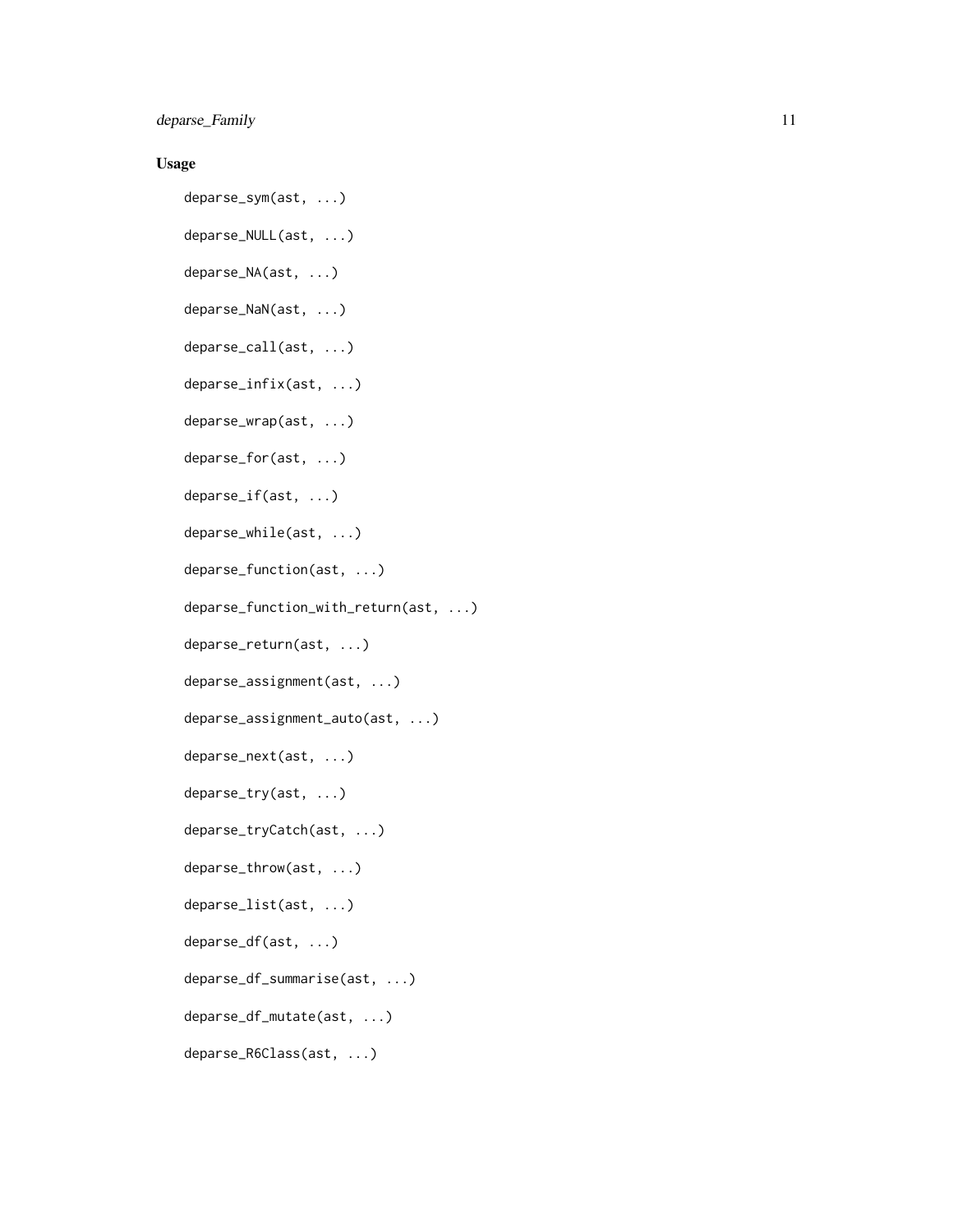12 deparse\_Family

deparse\_new(ast, ...) deparse\_typeof(ast, ...) deparse\_export(ast, ...) deparse\_async\_await(ast, ...) deparse\_let(ast, ...) deparse\_const(ast, ...) deparse\_var(ast, ...) deparse\_dataURI(ast, ...) deparse\_ifelse(ast, ...) deparse\_lambda(ast, ...) deparse\_pipe(ast, ...) deparse\_assignment\_pipe(ast, ...) deparse\_raw\_string(ast, ...) deparse\_formula(ast, ...) deparse\_add(ast, ...) deparse\_subtract(ast, ...) deparse\_extract(ast, ...) deparse\_extractAssign(ast, ...) deparse\_extract2(ast, ...) deparse\_extract2Assign(ast, ...) deparse\_html\_tags(ast, ...) deparse\_d3\_attr(ast, ...) deparse\_d3\_style(ast, ...)

deparse\_macro(ast, ...)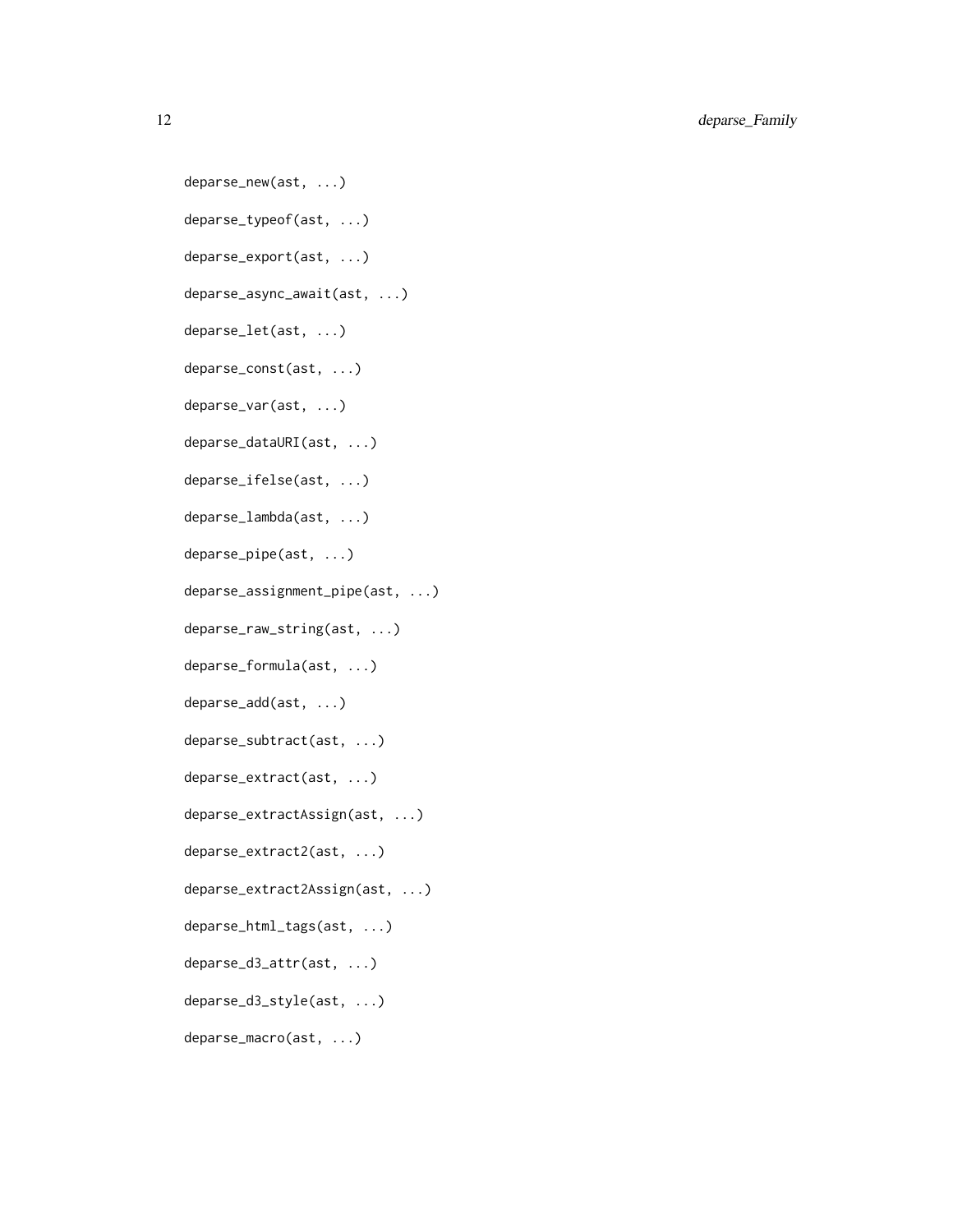# <span id="page-12-0"></span>deparse\_js 13

deparse\_data(ast, ...)

# Arguments

| ast      | A language object.                                           |
|----------|--------------------------------------------------------------|
| $\cdots$ | The contextual information to be passed on to the next call. |

# Value

A character string.

# Note

At the moment, the '.macro' / 'deparse\_macro' function must be used with the 'compile\_exprs' call. This is currently an experimental feature.

At the moment, the '.data' / 'deparse\_data' function must be used with the 'compile\_exprs' call. This is currently an experimental feature.

<span id="page-12-1"></span>deparse\_js *Expression deparsing for JavaScript*

# Description

This is the "master" deparser that dispatches the "worker" deparsers based on the type of the input.

#### Usage

deparse\_js(ast, deparsers)

# Arguments

| ast       | language object.             |
|-----------|------------------------------|
| deparsers | A list of "typed" deparsers. |

# Value

A character string.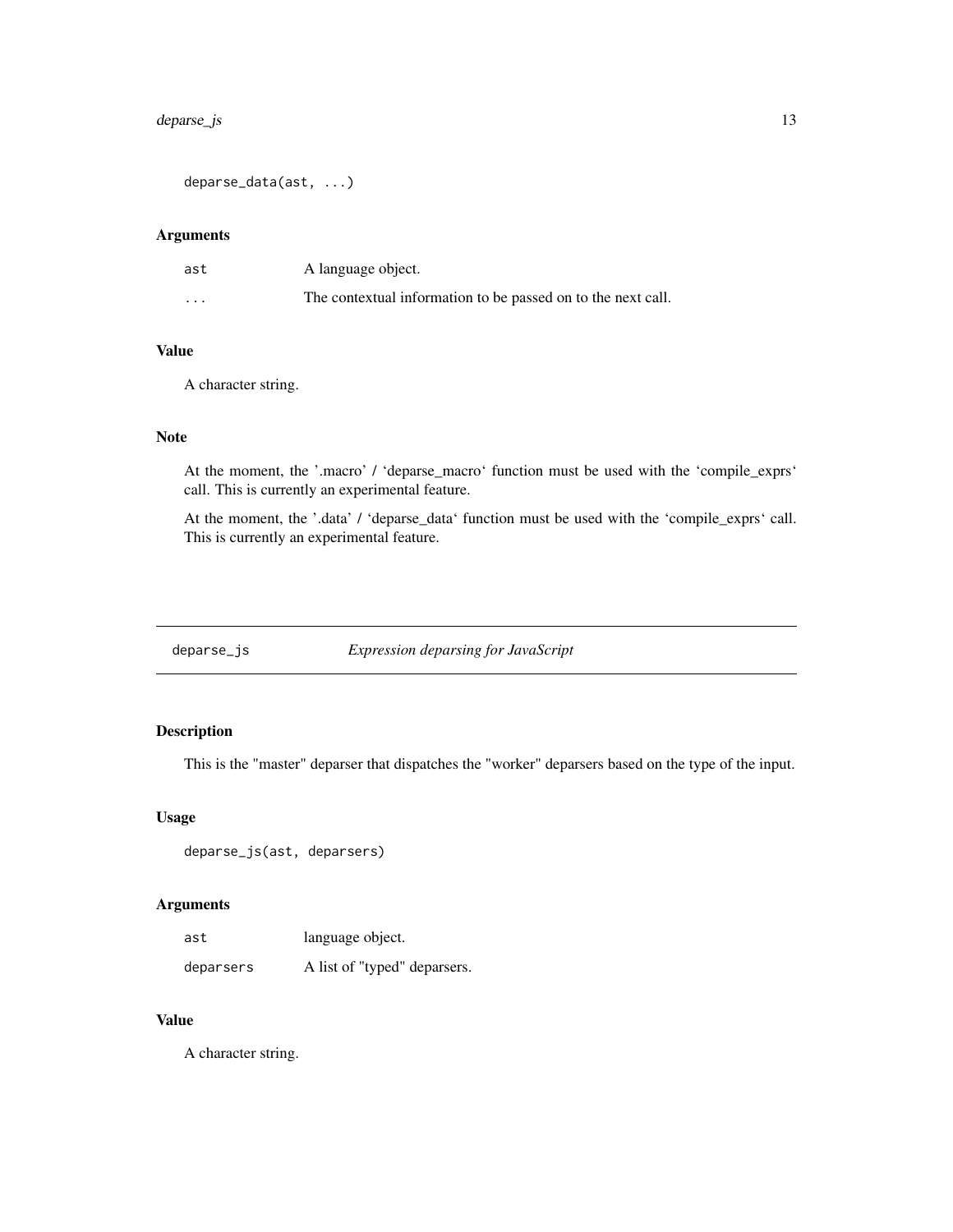#### Examples

```
expr_1 \leftarrow parse\_expr("R.exitract(x, 3, )")deparse_js(expr_1, basic_deparsers())
deparse_js(expr_1, default_deparsers())
expr_2 < -parse_expr("R.data-frame(x = 1, y = 2)")deparse_js(expr_2, basic_deparsers())
deparse_js(expr_2, default_deparsers())
expr_3 \leftarrow parse\_expr("lambda(x, x + 1)")deparse_js(expr_3, basic_deparsers())
```
dp *Constructor function to combine low-level deparsers*

# Description

Constructor function to combine low-level deparsers

#### Usage

dp(...)

#### Arguments

... character strings indicating the features needed of the deparsers. The supported features are "basic", "r", "auto" and "dom" corresponding to the basic deparsers, the R support, the automatic variable declaration and return, and the dom shorthand notation.

#### Note

lifecycle: experimental

| eng_sketch | A language engine for 'sketch' |
|------------|--------------------------------|
|------------|--------------------------------|

#### Description

This supports the use of 'sketch' code chunk in an R Markdown document.

#### Usage

eng\_sketch(options)

<span id="page-13-0"></span>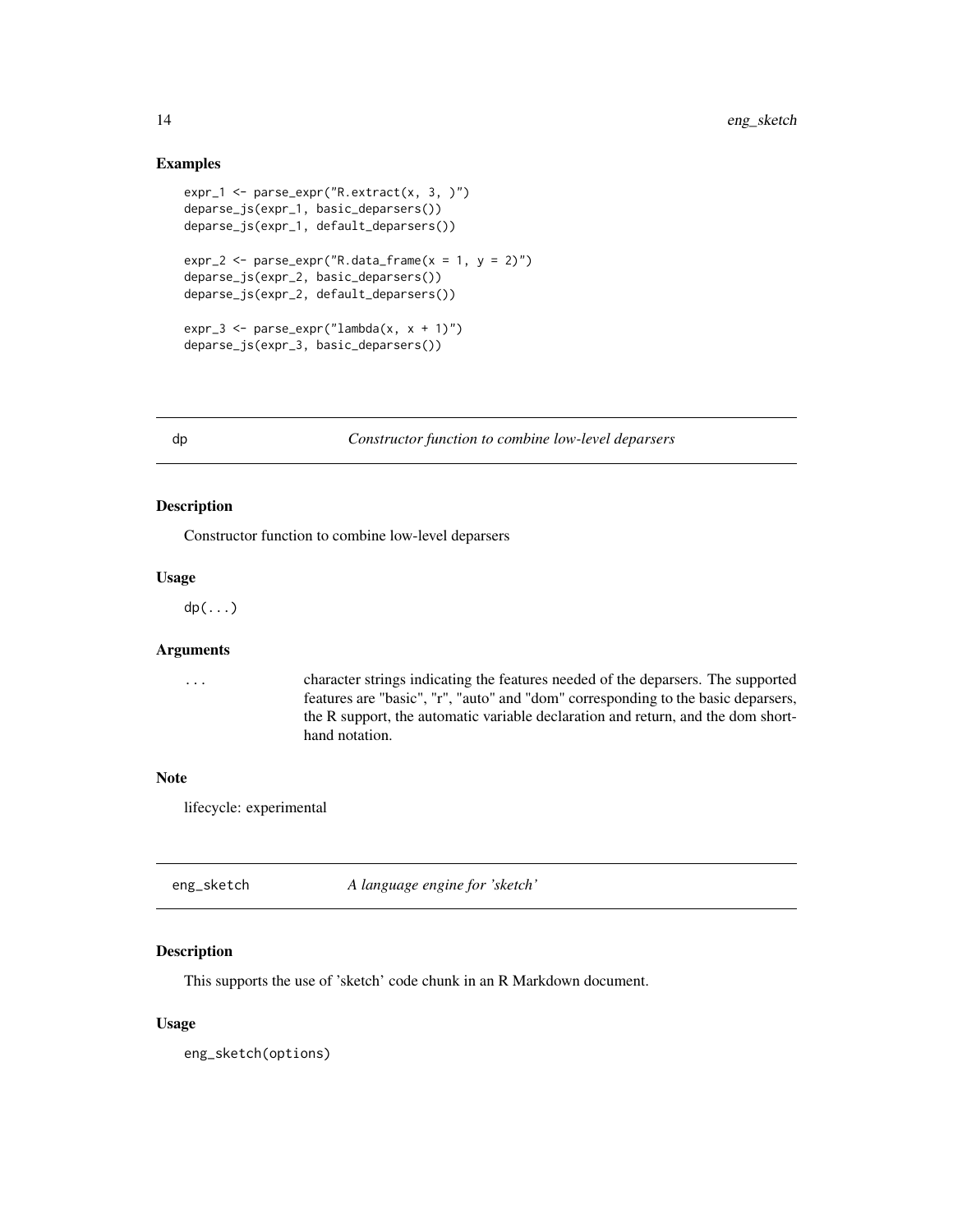# <span id="page-14-0"></span>flatten\_filelist 15

#### Arguments

options A list of chunk options.

#### Examples

```
# The following line makes `sketch::eng_sketch` available to `knitr::knit_engines`.
# It is usually used in the 'setup' code chunk of an R Markdown document
knitr::knit_engines$set(sketch = sketch::eng_sketch)
```
flatten\_filelist *Flatten a list of files and directories into a list of files*

#### Description

Flatten a list of files and directories into a list of files

#### Usage

flatten\_filelist(fs, pattern = NULL, ...)

#### Arguments

| fs                      | A character vector; a list of files.                                                                                               |
|-------------------------|------------------------------------------------------------------------------------------------------------------------------------|
| pattern                 | An optional regular expression to pass to 'list, files' for filtering files while ex-<br>panding a directory into a list of files. |
| $\cdot$ $\cdot$ $\cdot$ | Additional parameters to pass to 'list.files'.                                                                                     |

#### Examples

```
modules_dir <- system.file("modules", package = "sketch")
flatten_filelist(modules_dir)
```

| get_dependencies | Extract the content of the 'load_script' headers of a sketch R file |  |  |  |  |
|------------------|---------------------------------------------------------------------|--|--|--|--|
|------------------|---------------------------------------------------------------------|--|--|--|--|

# Description

Extract the content of the 'load\_script' headers of a sketch R file

#### Usage

```
get_dependencies(app_script, local_only = TRUE)
```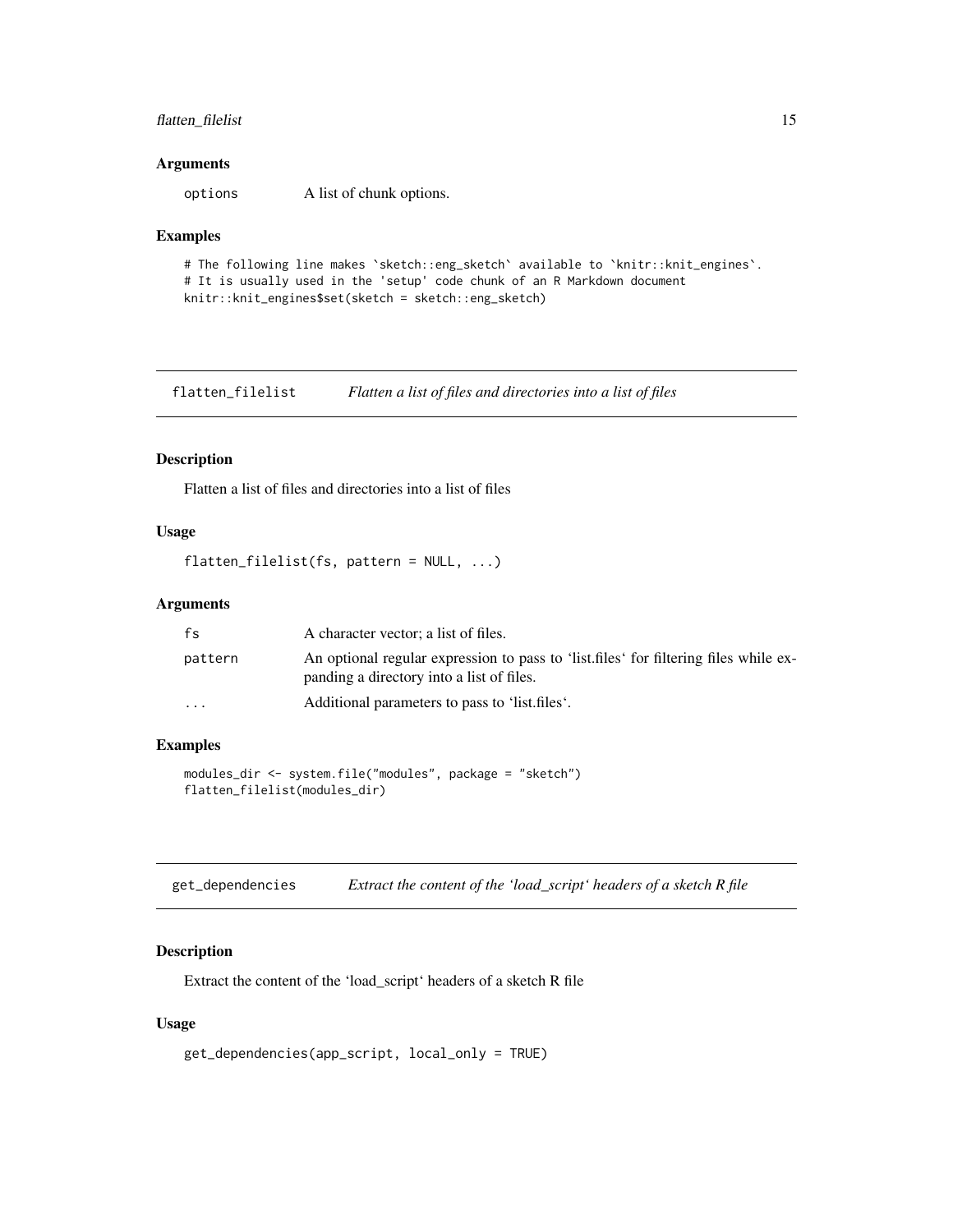#### <span id="page-15-0"></span>Arguments

| app_script | A character string; the path to the sketch R file.         |
|------------|------------------------------------------------------------|
| local_only | TRUE / FALSE; if TRUE, exclude the ones that are web link. |

#### Examples

```
sample_file <- system.file("test_files/test_sketch.R", package = "sketch")
cat(readLines(sample_file), sep = "\n") # Preview the file content
get_dependencies(sample_file)
```
html\_tags *HTML templates*

#### Description

A list of 'shiny.tag' objects describing a HTML template. The list must have signature / structure of a named list: [head = [shiny.tag],body = [shiny.tag]]

#### Usage

default\_tags(local = TRUE)

basic\_tags()

# Arguments

local TRUE / FALSE. If TRUE, the R base module is loaded from the local file stored in the package, otherwise, the module is served via a content delivery network (CDN).

# Examples

str(default\_tags())

str(basic\_tags())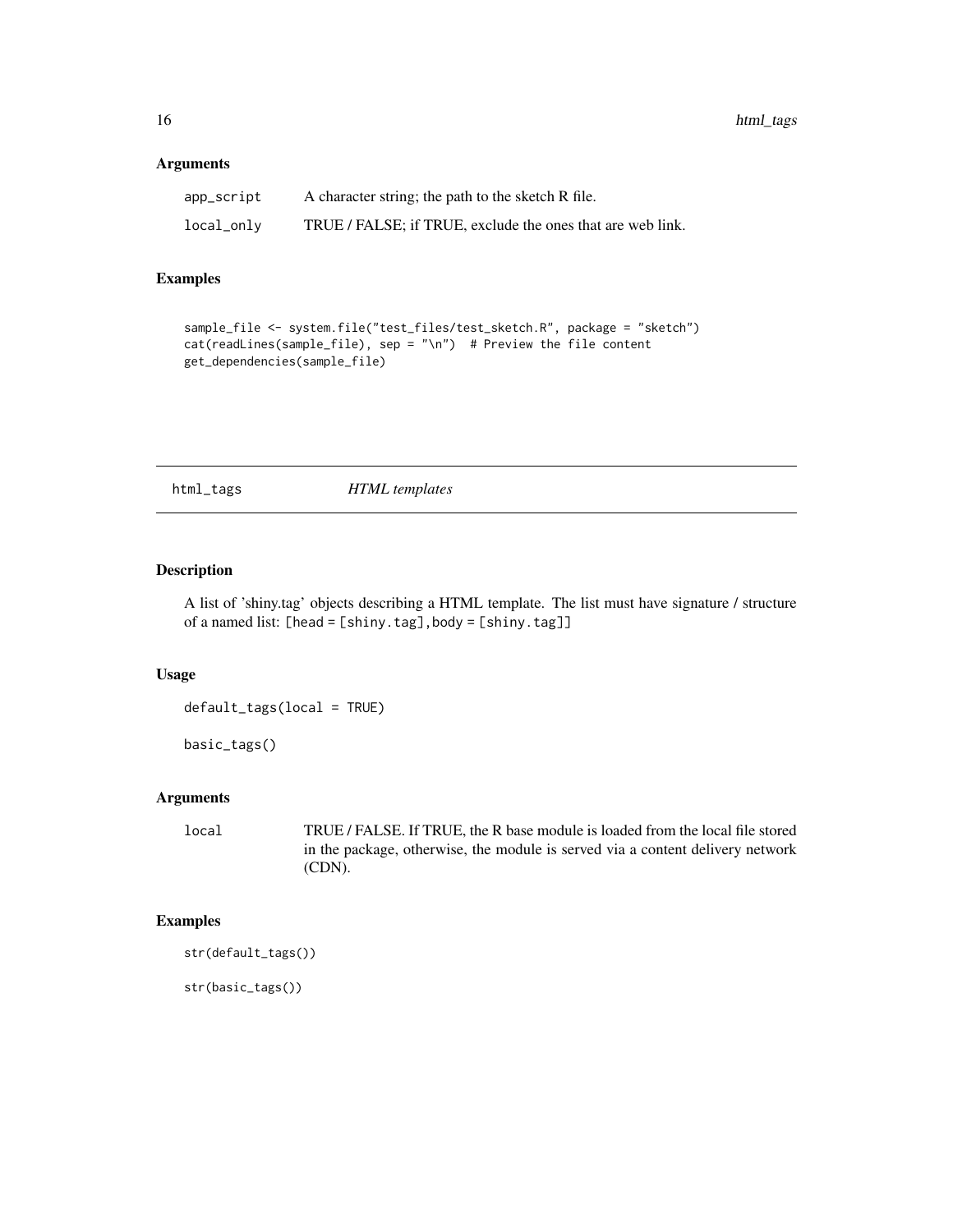<span id="page-16-0"></span>

Insert a 'sketch' app into an R Markdown document

# Usage

```
insert_sketch(file, id, output_dir = NULL, render = TRUE, ...)
```
#### Arguments

| file       | A character string; the path to the 'sketch' file.                                                                                     |
|------------|----------------------------------------------------------------------------------------------------------------------------------------|
| id         | A character string; an unique identifier for the 'sketch' file. Needed only when<br>output_dir is not NULL.                            |
| output_dir | A character string; a separate directory to save the 'sketch' app. Default to be<br>NULL, which embeds the app in the Rmd file.        |
| render     | TRUE or FALSE; if TRUE, call doRenderTags; if FALSE, return the 'shiny.tag'<br>object.                                                 |
| $\ddotsc$  | (Optional) Other attributes to pass to iframes. Also supports the 'rules', 'de-<br>parsers' and 'debug' options to pass to 'source_r'. |

# Value

An HTML string if render is TRUE, or a 'shiny.tag' object if render is FALSE.

#### Examples

```
# In an R code chunk of an R Markdown document
file <- system.file("test_files/test_RMD.R", package = "sketch")
insert_sketch(file, style = "width:500px; height:500px;", render = FALSE)
```
is\_call *Predicate for calls*

#### Description

Predicate for calls

#### Usage

 $is\_call(x, name = NULL, n = NULL, ns = NULL)$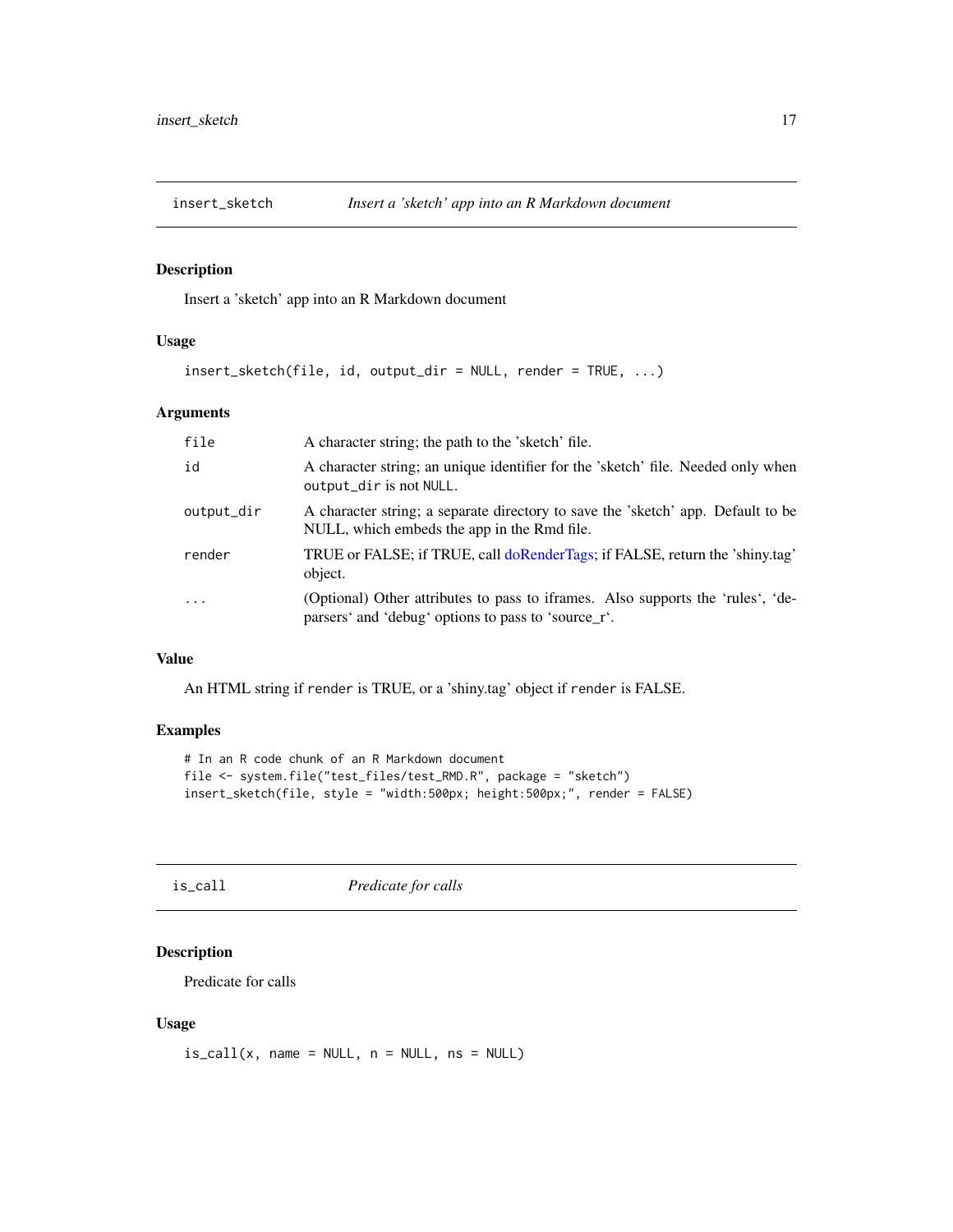# <span id="page-17-0"></span>Arguments

| $\mathsf{x}$ | An object to test. If a formula, the right-hand side is extracted.                                                                                                                                                                                        |
|--------------|-----------------------------------------------------------------------------------------------------------------------------------------------------------------------------------------------------------------------------------------------------------|
| name         | An optional name that the call should match. It is passed to $sym()$ before match-<br>ing. This argument is vectorised and you can supply a vector of names to match.<br>In this case, is_call() returns TRUE if at least one name matches.               |
| n            | An optional number of arguments that the call should match.                                                                                                                                                                                               |
| ns           | The namespace of the call. If NULL, the namespace doesn't participate in the<br>pattern-matching. If an empty string "" and x is a namespaced call, is_call()<br>returns FALSE. If any other string, is call () checks that x is namespaced<br>within ns. |
|              | Can be a character vector of namespaces, in which case the call has to match at<br>least one of them, otherwise is_call() returns FALSE.                                                                                                                  |
|              |                                                                                                                                                                                                                                                           |

#### Note

This function is imported from 'rlang'.

is\_Family *Predicate for symbols, i.e. symbols or syntactic literals*

# Description

Predicate for symbols, i.e. symbols or syntactic literals Predicate for infix operators Predicate for brackets Predicate for the 'for' keyword Predicate for the 'if' keyword Predicate for the 'while' keyword Predicate for the "function" keyword Predicate for return Predicate for assignments Predicate for assignments Predicate for the "break" keyword Predicate for the "next" keyword Predicate for the "try" keyword Predicate for the "tryCatch" keyword Predicate for the "throw" keyword Predicate for the "list" operator Predicate for the "data.frame" operators Predicate for the "summarise" operators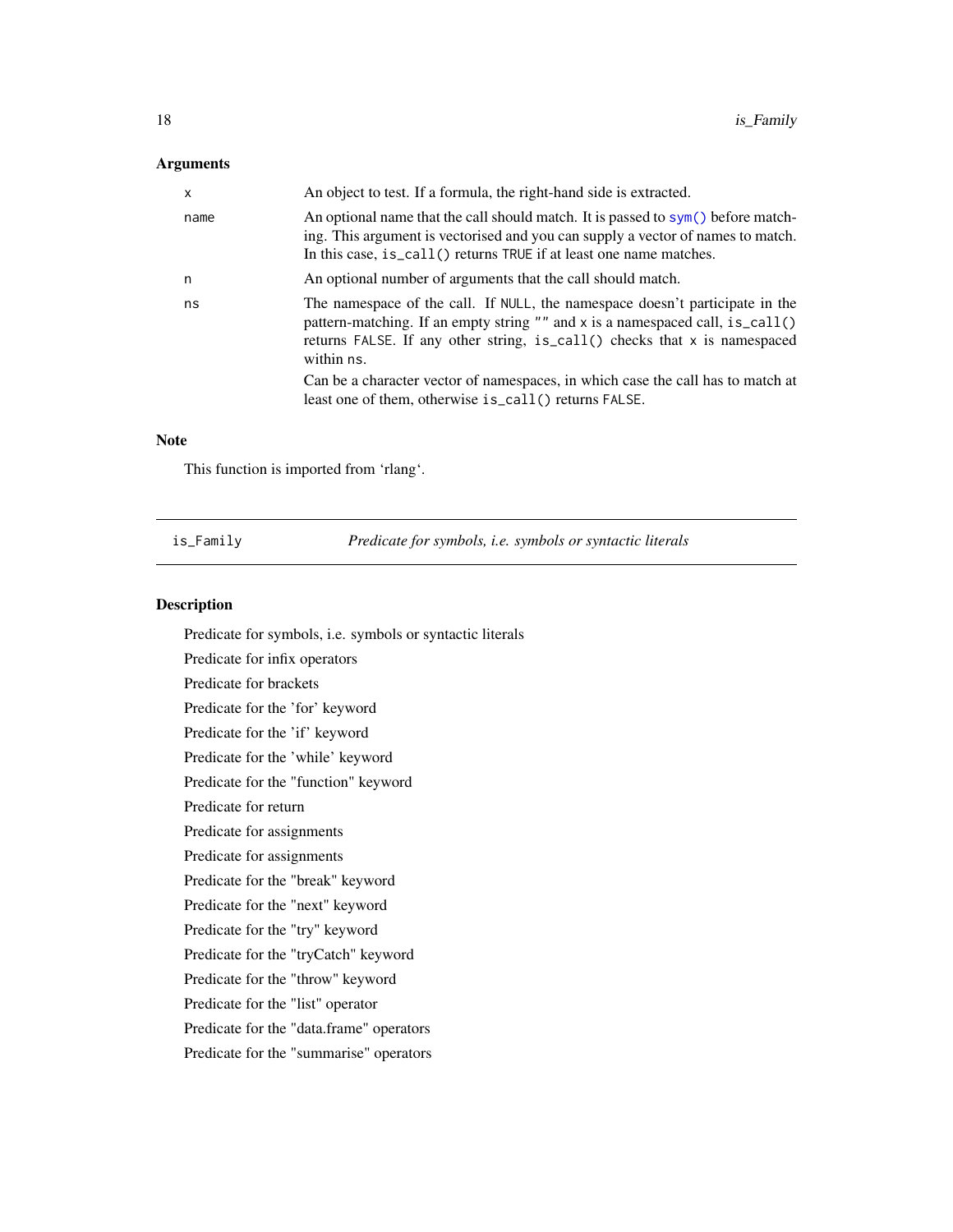#### is\_Family 19

Predicate for the "mutate" operators Predicate for the "R6Class" function Predicate for the "new" operator Predicate for the "typeof" operator Predicate for the "export" operator Predicate for the "async" and "await" operators Predicate for the "let" operator Predicate for the "const" operator Predicate for the "var" operator Predicate for the "dataURI" operator Predicate for the "ifelse" operator Predicate for the "lambda" operator Predicate for the "pipe" operator Predicate for the "assignment pipe" operator Predicate for the raw string operator Predicate for formula Predicate for the "add" operator Predicate for the "subtract" operator Predicate for the "extract" operator Predicate for the "extractAssign" operator Predicate for the "extract2" operator Predicate for the "extract2Assign" operator Predicate for the HTML tags Predicate for the d3.js 'attr' function Predicate for the d3.js 'style' function Predicate for '.macro' Predicate for '.data'

# Usage

is\_sym(ast) is\_infix(ast) is\_wrap(ast) is\_call\_for(ast) is\_call\_if(ast)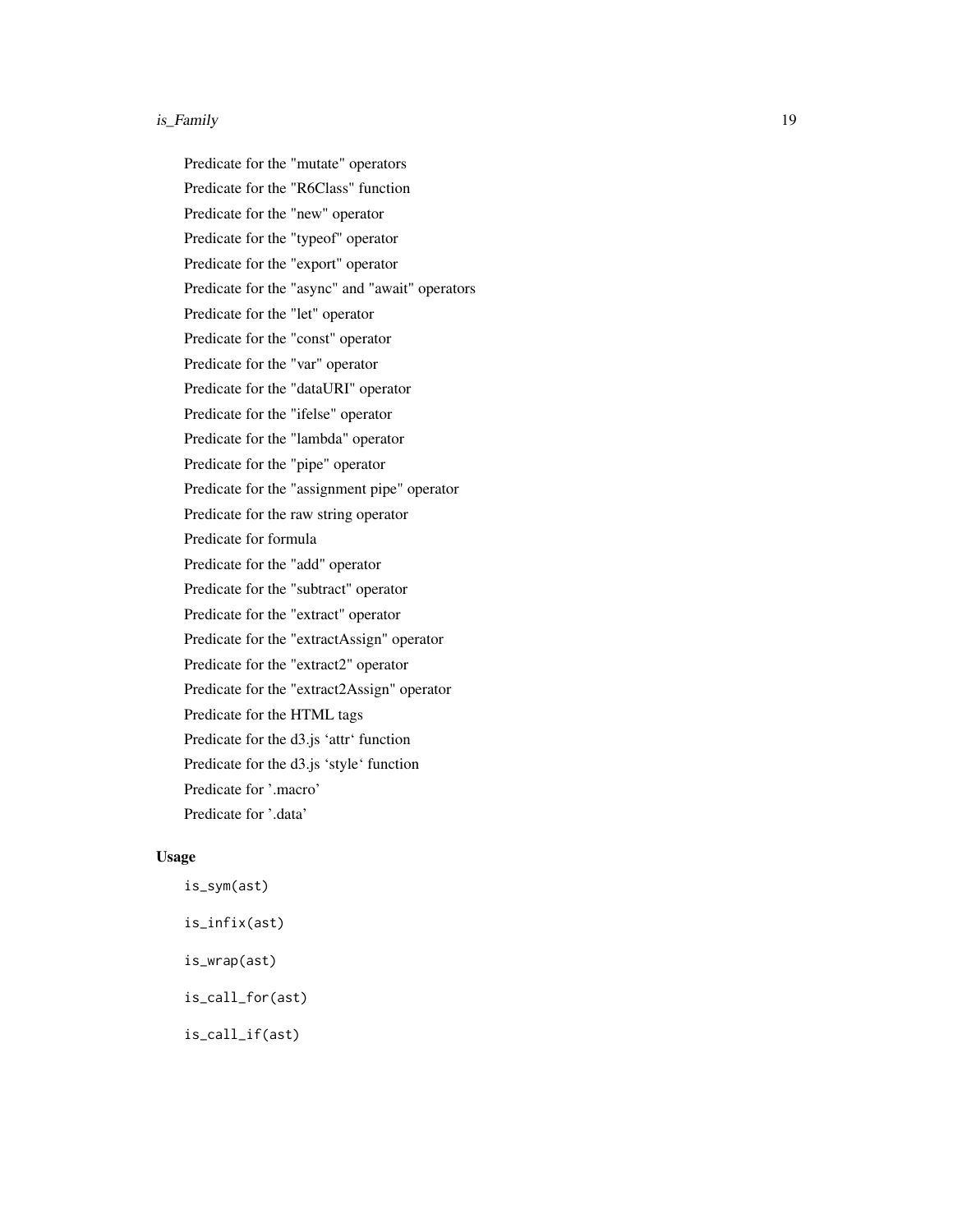#### $20$  is  $Family$

- is\_call\_while(ast)
- is\_call\_function(ast)
- is\_call\_return(ast)
- is\_call\_assignment(ast)
- is\_call\_assignment\_auto(ast)
- is\_call\_break(ast)
- is\_call\_next(ast)
- is\_call\_try(ast)
- is\_call\_tryCatch(ast)
- is\_call\_throw(ast)
- is\_call\_list(ast)
- is\_call\_df(ast)
- is\_call\_df\_summarise(ast)
- is\_call\_df\_mutate(ast)
- is\_call\_R6Class(ast)
- is\_call\_new(ast)
- is\_call\_typeof(ast)
- is\_call\_export(ast)
- is\_call\_async\_await(ast)
- is\_call\_let(ast)
- is\_call\_const(ast)
- is\_call\_var(ast)
- is\_call\_dataURI(ast)
- is\_call\_ifelse(ast)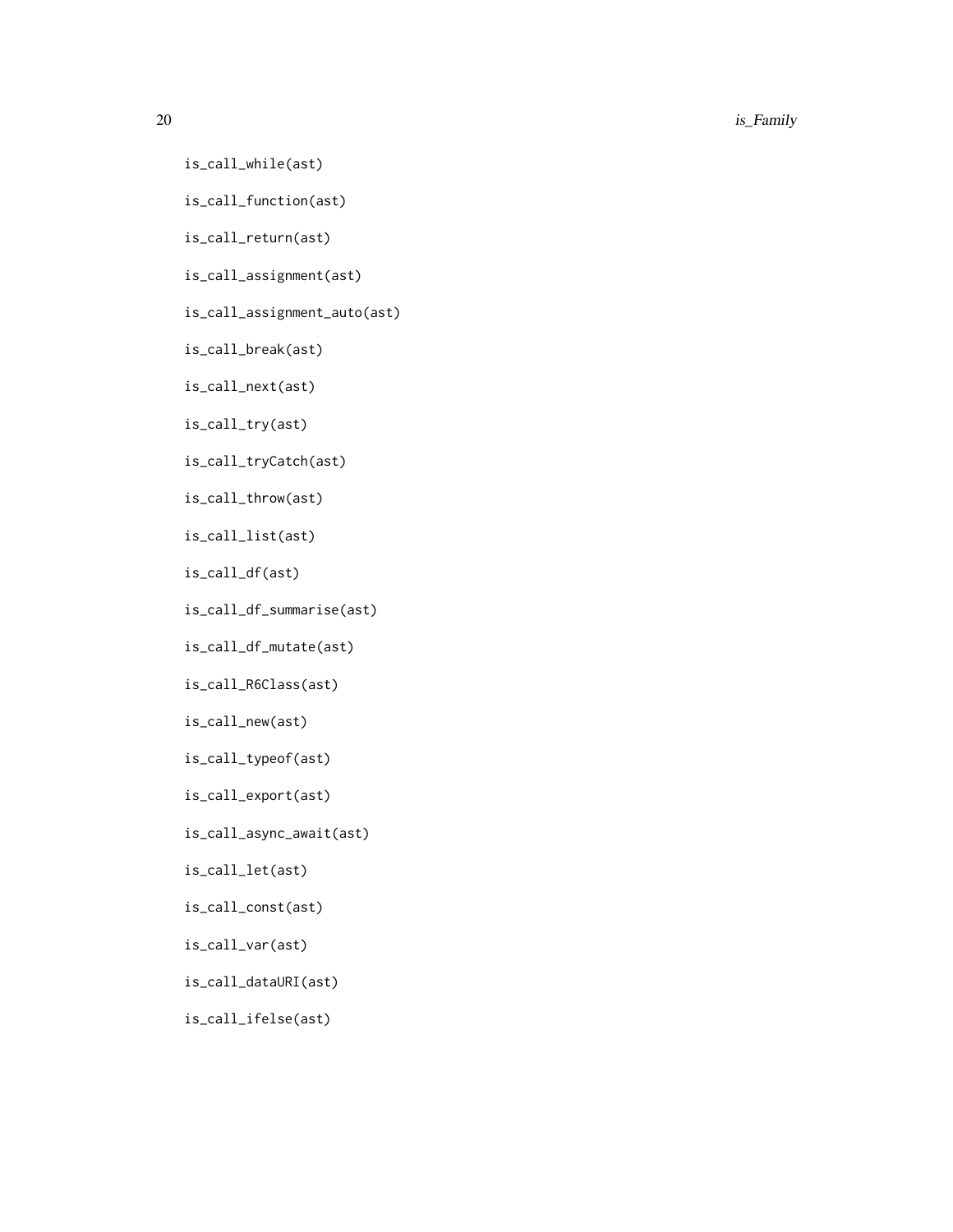# <span id="page-20-0"></span>is\_syntactic\_literal 21

is\_call\_lambda(ast)

is\_call\_pipe(ast)

is\_call\_assignment\_pipe(ast)

is\_call\_raw\_string(ast)

is\_call\_formula(ast)

is\_call\_add(ast)

is\_call\_subtract(ast)

is\_call\_extract(ast)

is\_call\_extractAssign(ast)

is\_call\_extract2(ast)

is\_call\_extract2Assign(ast)

is\_html\_tags(ast)

is\_d3\_attr(ast)

```
is_d3_style(ast)
```
is\_macro(ast)

is\_data(ast)

# Arguments

ast A language object.

is\_syntactic\_literal *Predicate for syntactic literal*

#### Description

Predicate for syntactic literal

# Usage

is\_syntactic\_literal(x)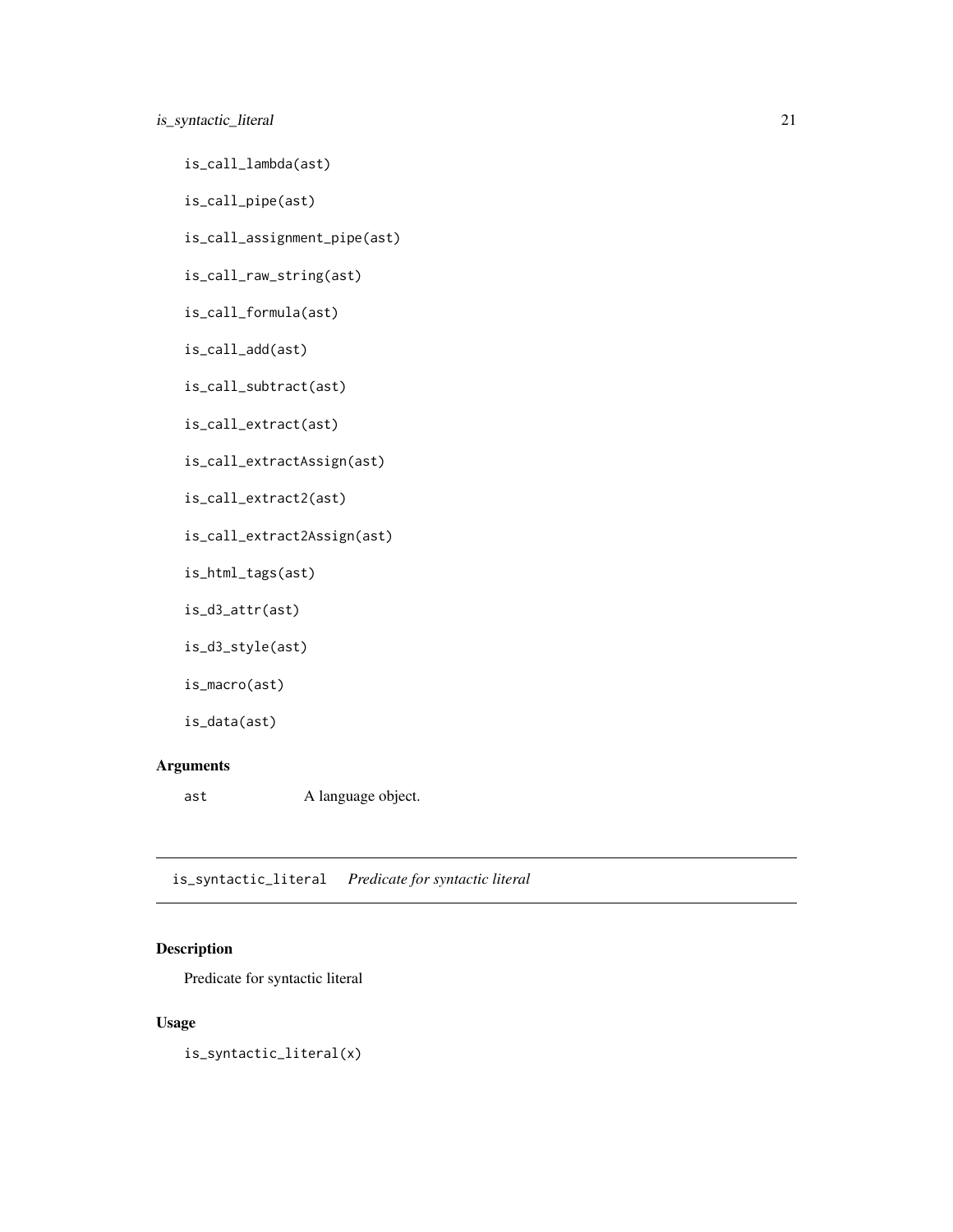#### <span id="page-21-0"></span>Arguments

x An object to test.

# Note

This function is imported from 'rlang'.

let-declare-const *Empty functions*

# Description

These functions do nothing. It is created to ensure the keywords 'let' and 'declare' are defined.

# Usage

 $let(...)$ declare(...)

const(...)

# Arguments

... Any arguments

# Examples

let (x) let  $(x = 1, y = 2)$ declare (x1, x2, x3)

license\_info *License information*

# Description

License information

# Usage

license\_info(x)

# Arguments

x A character string; name of the library / assets.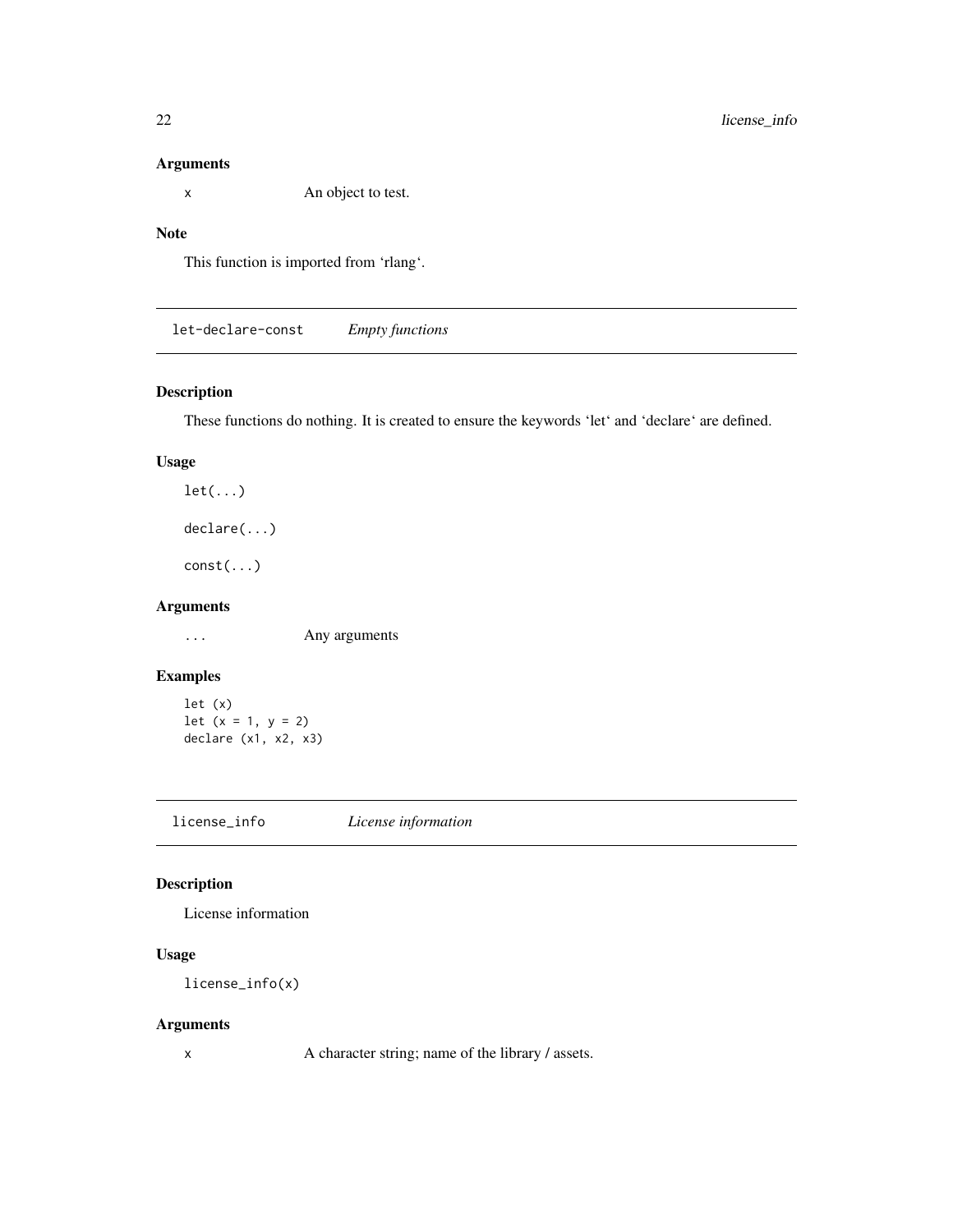# <span id="page-22-0"></span>list-of-deparsers 23

# Value

A named list containing the license information and the link from which the information is extracted.

# Examples

```
license_info("mathjs")
license_info("p5")
```
list-of-deparsers *Low-level lists of deparsers*

# Description

Support of R functionalities

# Usage

dp\_r\_support() dp\_auto() dp\_dom() dp\_d3() dp\_macro()

load\_Family *Header functions*

#### Description

Header functions

# Usage

```
load_library(package, ...)
```
load\_script(src, ...)

 $load_data(x, cache = template(), ...)$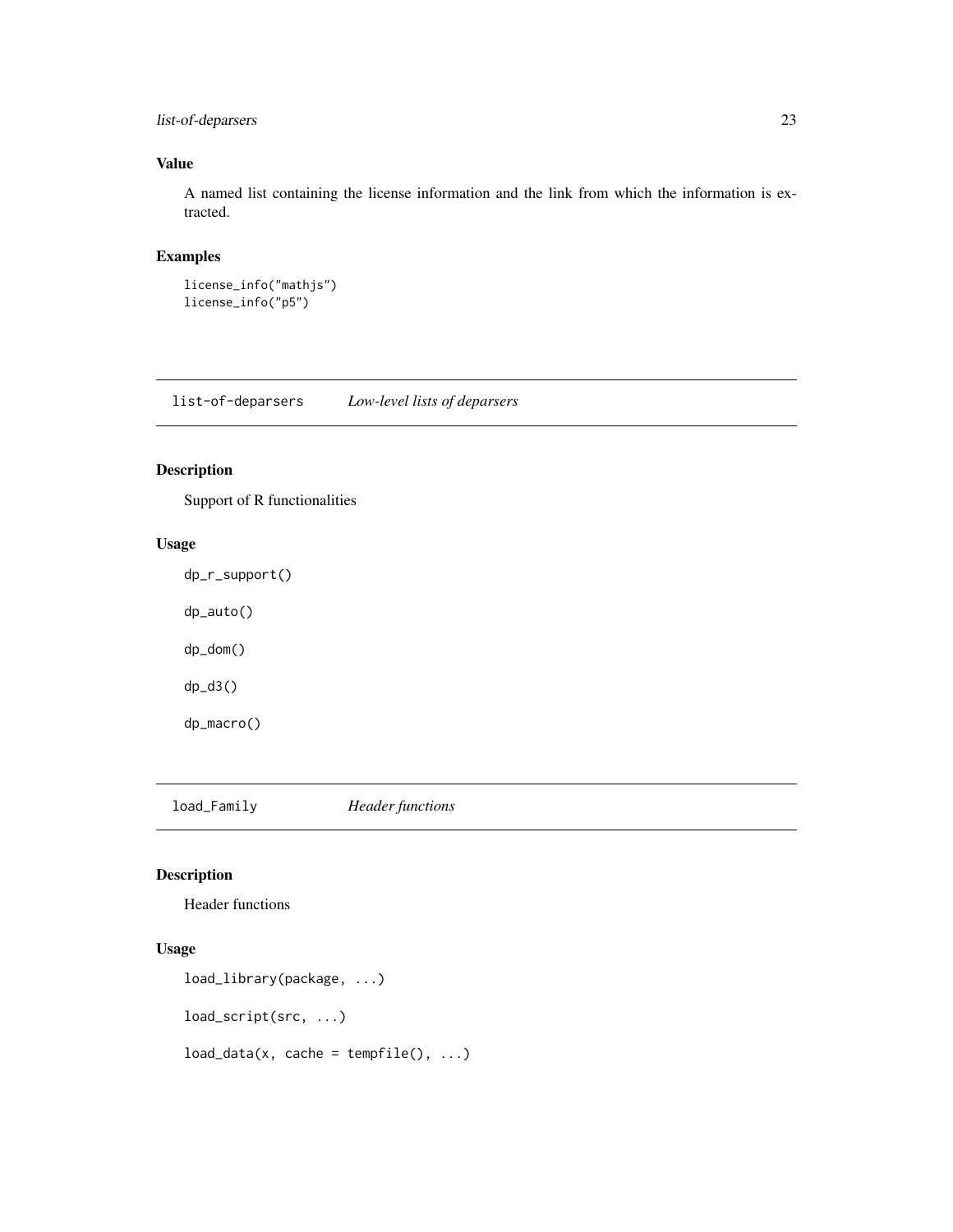#### <span id="page-23-0"></span>Arguments

| package      | A character string; name of a JavaScript library.                    |
|--------------|----------------------------------------------------------------------|
| $\ddotsc$    | Additional arguments to pass to header processor.                    |
| src          | A character string; the full web/local path to a JavaScript library. |
| $\mathsf{x}$ | A character string; the full path to the file containing the data.   |
| cache        | A character string; the full path to the cache file.                 |

# local *A helper function to enable debugger option*

# Description

A helper function to enable debugger option

#### Usage

local(x, from\_local = TRUE)

# Arguments

| X          | TRUE / FALSE; whether to attach a debugging console to the sketch application.                                                                                    |
|------------|-------------------------------------------------------------------------------------------------------------------------------------------------------------------|
| from local | TRUE / FALSE; whether to load the debugger console from the local package.<br>If FALSE, the console will be loaded from a Content Delivery Network (CDN)<br>link. |

#### Note

Use 'from\_local=TRUE' for self-contained applications, and 'from\_local=FALSE' for reduced file size.

#### Examples

```
# This function is designed to be used in the configuration header, e.g.
# config(debug = local(TRUE), rules = basic_rules(), deparsers = basic_deparsers())
```
local(TRUE)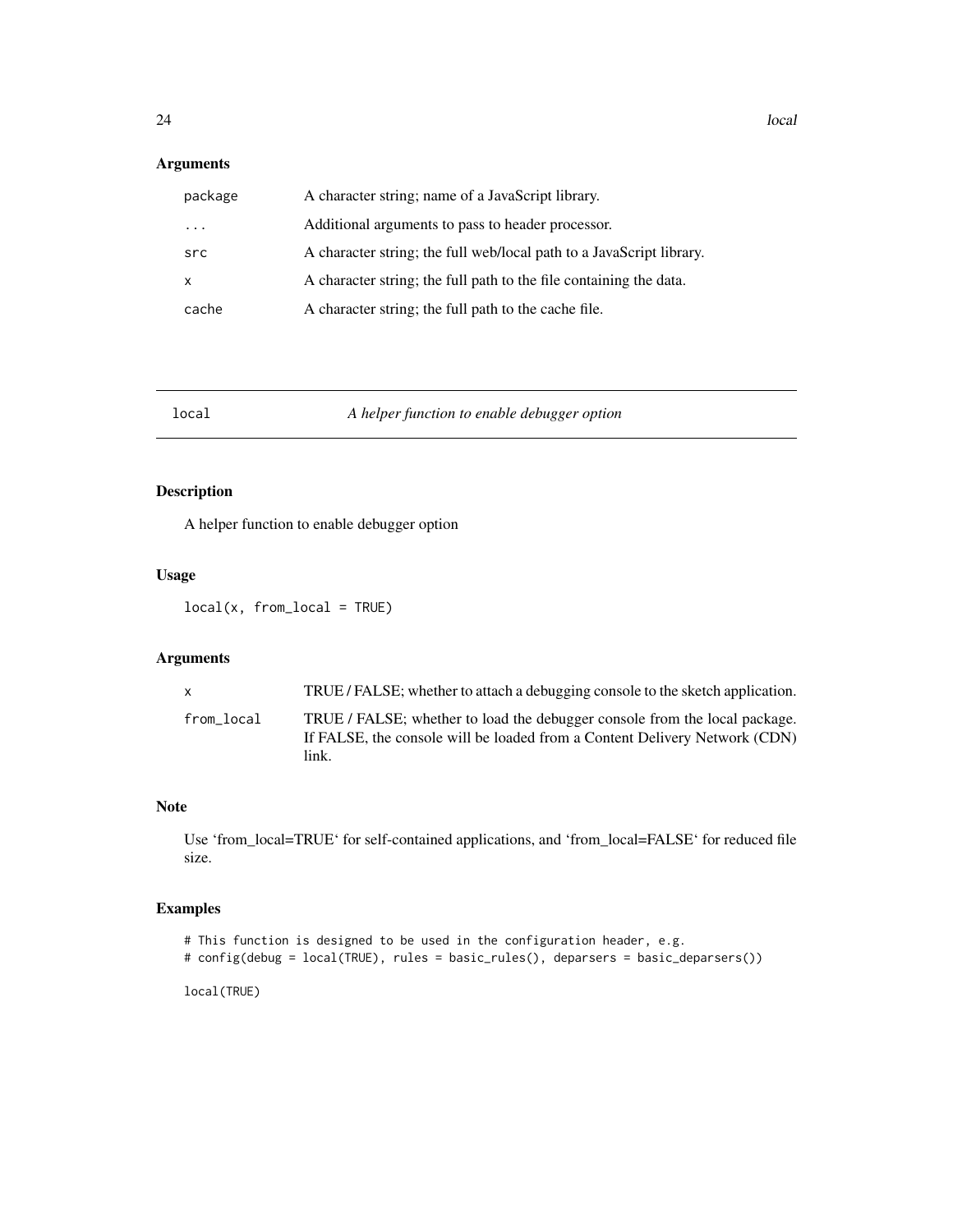<span id="page-24-1"></span><span id="page-24-0"></span>

A constructor for a "typed" deparser

# Usage

```
make_deparser(predicate_fun, deparse_fun)
```
# Arguments

|             | predicate_fun A function that takes a "lang" object and return a logical. |
|-------------|---------------------------------------------------------------------------|
| deparse_fun | A function that takes a "lang" object and return a character string.      |

# Value

A list; a deparser ready to be dispatched by "type".

#### Examples

```
str(make_deparser(predicate_fun = rlang::is_call, deparse_fun = deparse))
```
make\_processor *Make a handle to process header*

# Description

Make a handle to process header

#### Usage

```
make_processor(pred, fun)
```
# Arguments

| pred | A function, taking a string and returning a logical.            |
|------|-----------------------------------------------------------------|
| fun  | A function, taking a string and returning a 'shiny.tag' object. |

# Value

A header processor / handler.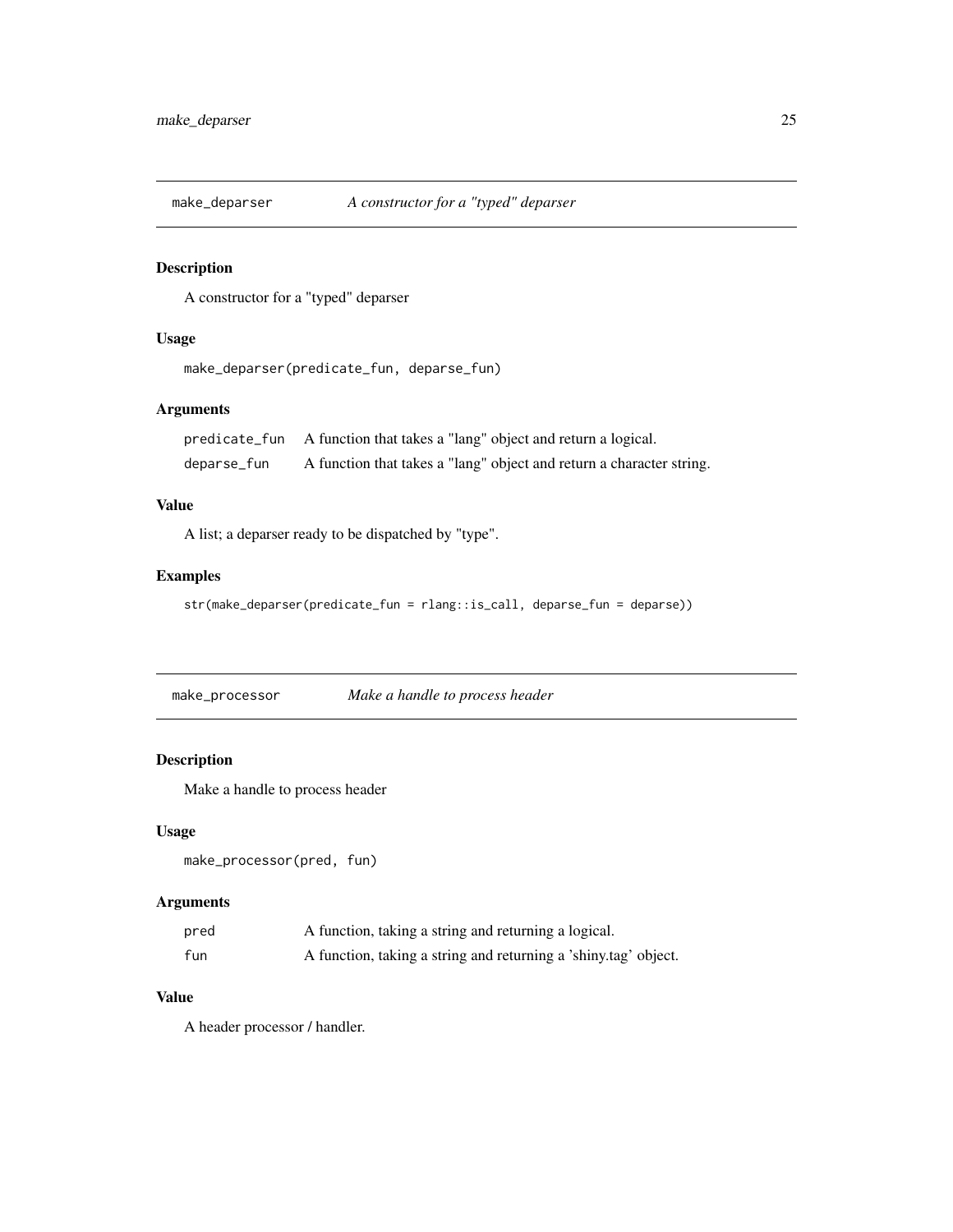<span id="page-25-1"></span><span id="page-25-0"></span>

Make a AST transformation rule

#### Usage

make\_rule(from, to)

# Arguments

| from | A character string. |
|------|---------------------|
| to.  | A character string. |

# Value

A function that takes a language object and returns a language object.

# Examples

library(sketch)

```
rule_1 <- make_rule("pi", "Math.PI")
expr <- rlang::parse_expr("2 * (3 + pi)")
rule_1(expr) # this works but is not the preferred usage
rewrite(expr, list(rule_1)) # this is preferred
rule_2 <- make_rule("+", "Math.add")
rewrite(expr, list(rule_1, rule_2))
```
parse\_expr *Parse R code*

# Description

Parse R code

#### Usage

parse\_expr(x)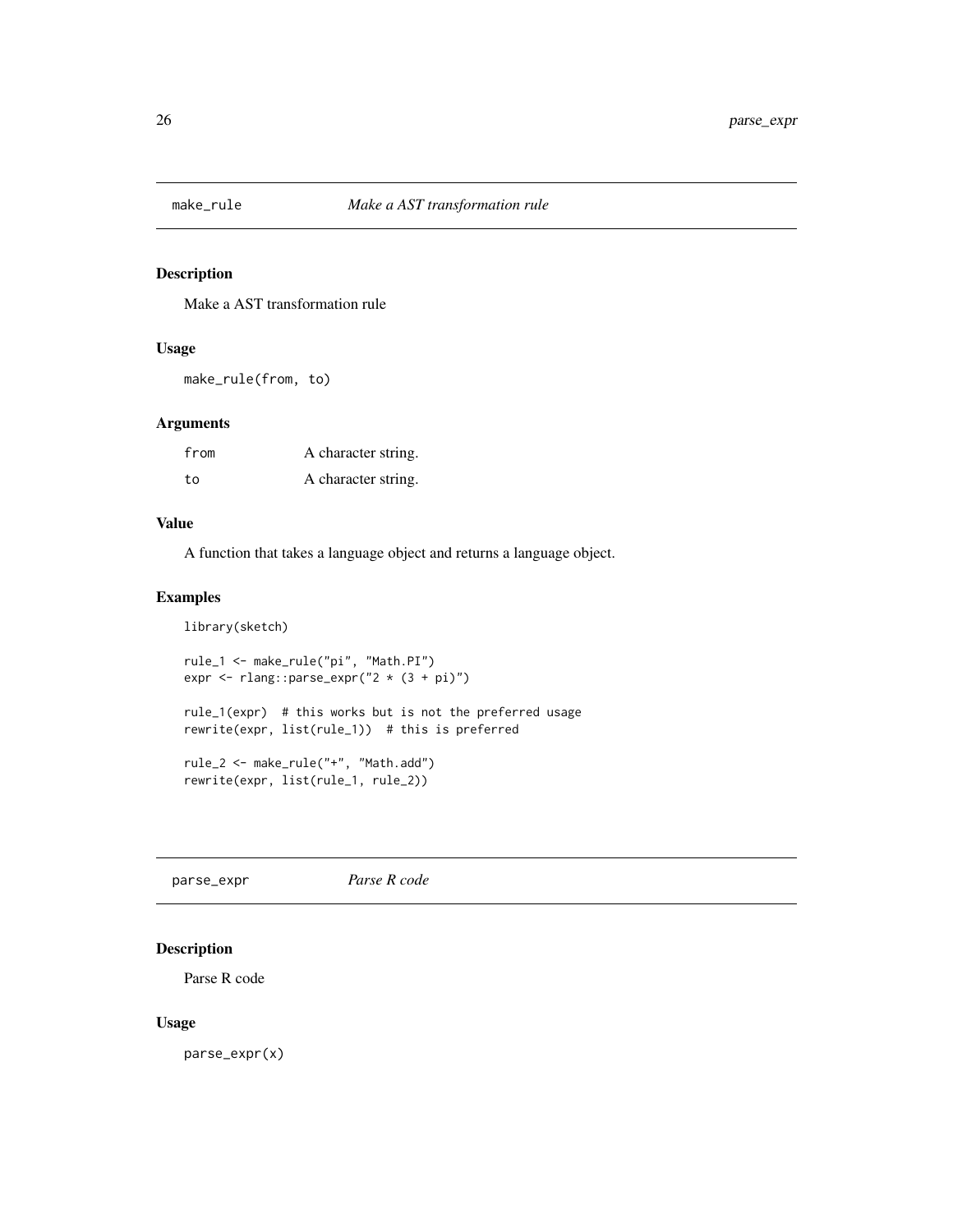#### <span id="page-26-0"></span>Arguments

x Text containing expressions to parse\_expr for parse\_expr() and parse\_exprs(). Can also be an R connection, for instance to a file. If the supplied connection is not open, it will be automatically closed and destroyed.

#### Note

This function is imported from 'rlang'.

#### Examples

 $parse\_expr("x \leq -1 + 1")$ 

print.sketch\_rule *Print function for 'sketch\_rule' objects*

# Description

Print function for 'sketch\_rule' objects

# Usage

## S3 method for class 'sketch\_rule'  $print(x, \ldots)$ 

# Arguments

|          | A 'sketch_rule' object.      |
|----------|------------------------------|
| $\cdots$ | (Unused) Optional arguments. |

# Examples

```
library(sketch)
rule_1 <- make_rule("+", "Math.add")
print(rule_1)
```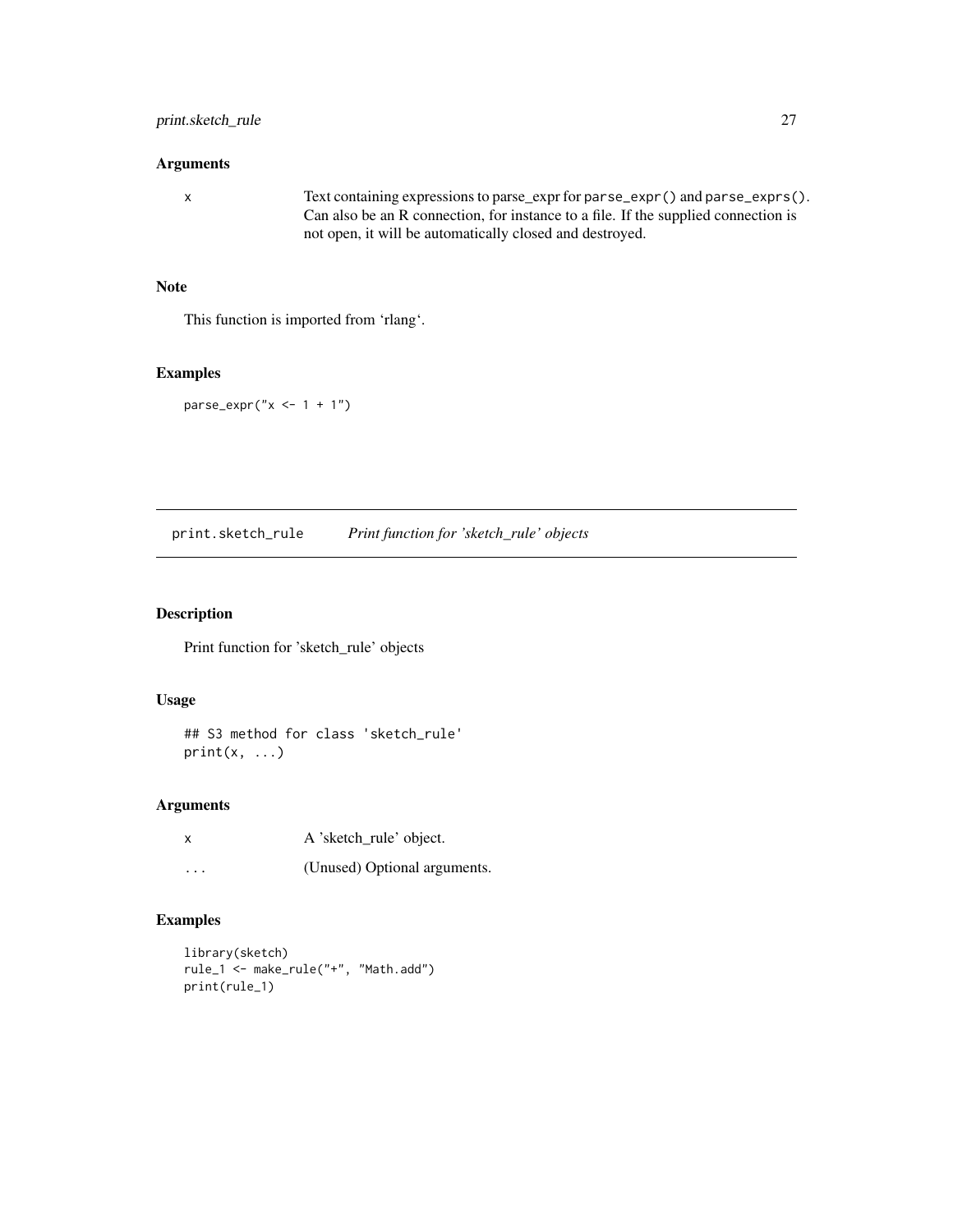<span id="page-27-0"></span>

Mapping R operators into JavaScript operators

#### Usage

```
basic_rules()
```
default\_rules()

# Note

These functions are used as inputs to [compile\\_r](#page-5-1) and [compile\\_exprs.](#page-5-2)

#### References

R operators: <https://cran.r-project.org/doc/manuals/r-release/R-lang.html#Operators> R infix and prefix operators: [https://cran.r-project.org/doc/manuals/r-release/R-lang.](https://cran.r-project.org/doc/manuals/r-release/R-lang.html#Infix-and-prefix-operators) [html#Infix-and-prefix-operators](https://cran.r-project.org/doc/manuals/r-release/R-lang.html#Infix-and-prefix-operators)

JavaScript operators: [https://www.w3schools.com/js/js\\_operators.asp](https://www.w3schools.com/js/js_operators.asp)

#### Examples

basic\_rules()

default\_rules()

read\_multilines *Read one or more lines from the console for the first successful parse*

#### Description

read\_multilines reads one or more lines from the terminal (in interactive use).

#### Usage

```
read_multilines(prompt = "")
```
#### Arguments

prompt the string printed when prompting the user for input. Should usually end with a space " ".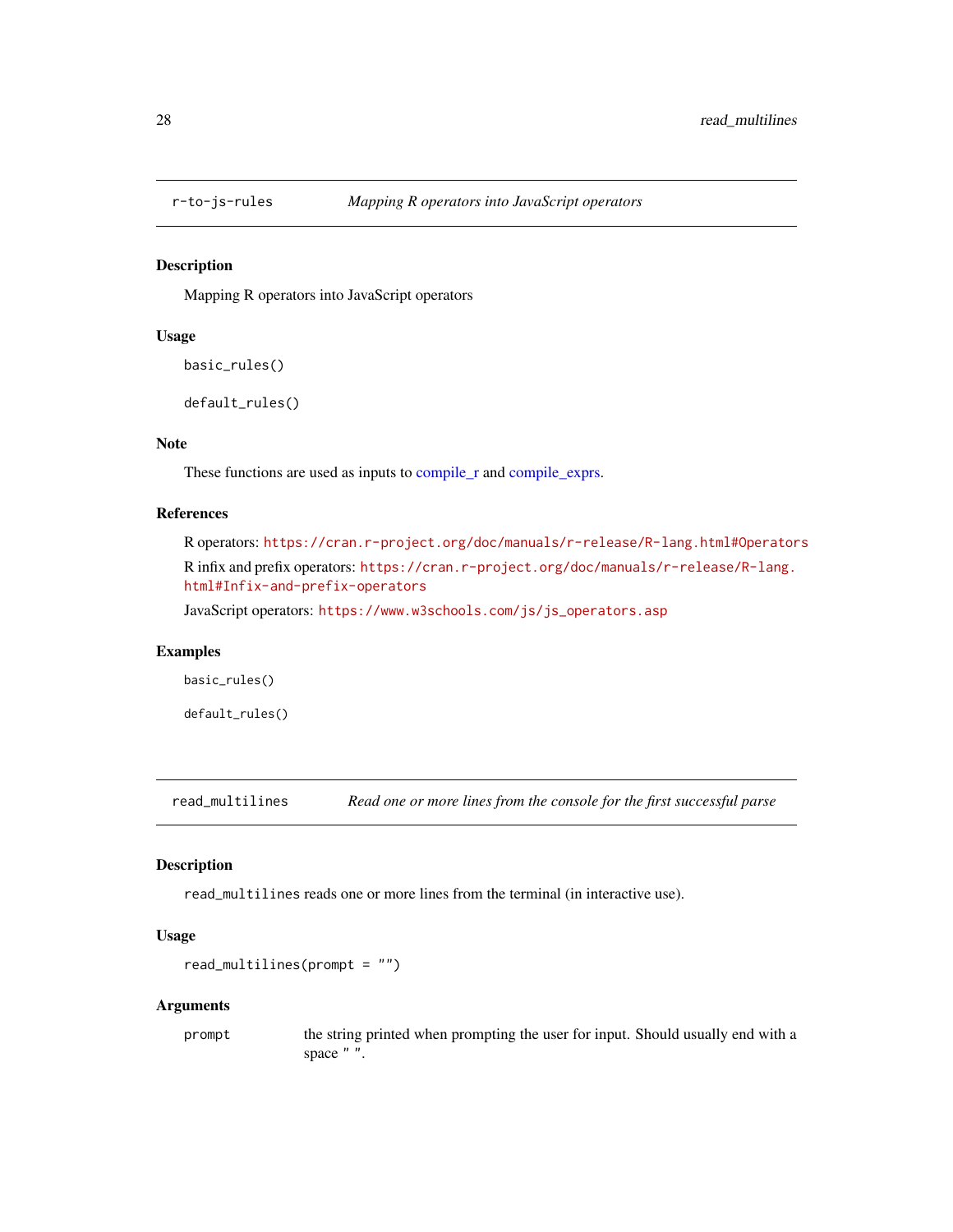<span id="page-28-0"></span>rewrite 29

# Details

This function repeatedly calls readline until enough inputs are provided to reach a successful parse.

This can only be used in an interactive session.

# Examples

```
## Not run:
# In an interactive session
read_multilines()
1 + 2 # expect immediate success
read_multilines()
1 +
2 +
3 # expect success here
## End(Not run)
```
rewrite *Interface for AST rewriting*

# Description

Interface for AST rewriting

#### Usage

rewrite(ast, rules)

#### Arguments

| ast   | A language object.                                                 |
|-------|--------------------------------------------------------------------|
| rules | A list of functions, each of which is the output from 'make_rule'. |

#### Value

A language object.

# Examples

```
library(sketch)
rewrite(
  ast = rlang::parse\_expr("2 * (3 + pi)"),rules = list(make_rule("pi", "Math.PI"))
\mathcal{L}
```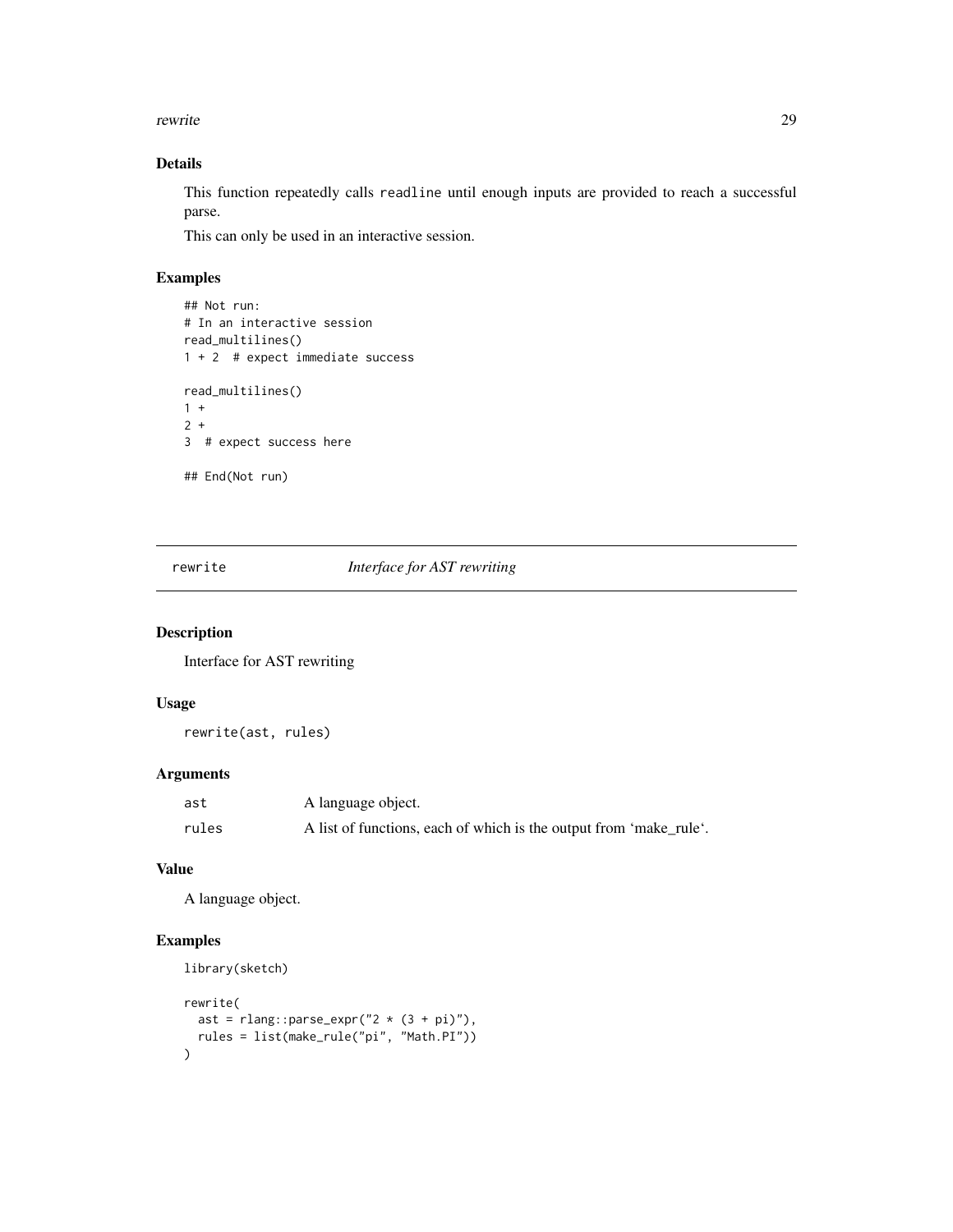```
rewrite(
  ast = rlang::parse_expr("2 + pi"),
 rules = list(
    make_rule("pi", "Math.PI"),
    make_rule("+", "Math.add")
 )
)
```
runShinyApp *Run 'Shiny' Application*

# Description

Run 'Shiny' Application

# Usage

runShinyApp()

# Examples

## Not run: runShinyApp()

## End(Not run)

safeguard *Perform pre-transpilation check*

# Description

Perform pre-transpilation check

# Usage

safeguard(ast, rules, deparsers)

# Arguments

| ast       | A language object.                                                                    |
|-----------|---------------------------------------------------------------------------------------|
| rules     | A list of functions; the rewriting rules, each of which is the output from make rule. |
| deparsers | A list of functions; the deparsers, each of which is the output from make deparser.   |

<span id="page-29-0"></span>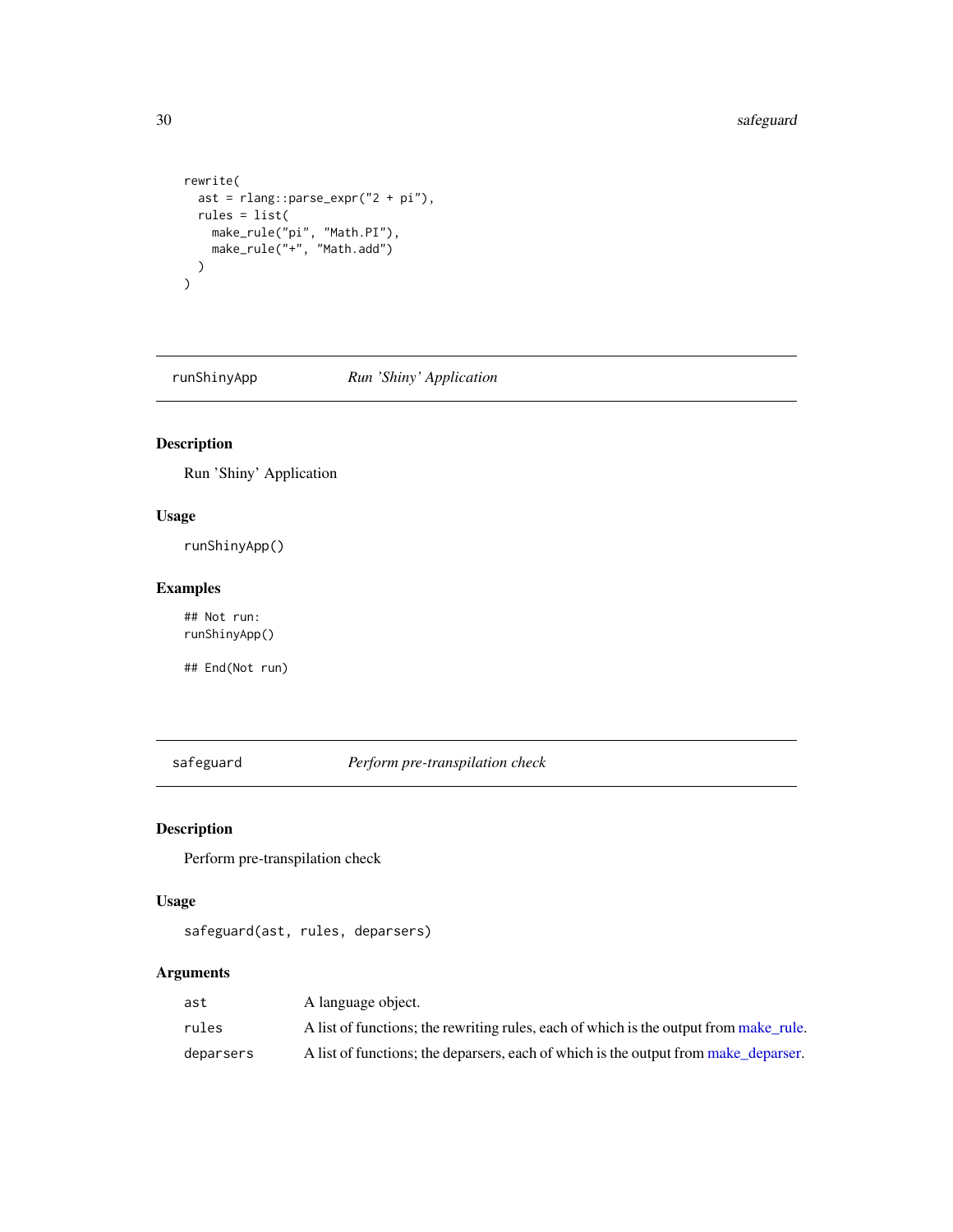# <span id="page-30-0"></span>source\_active 31

# Value

TRUE when the check is complete.

# Examples

```
# Expect no warning
safeguard(parse_expr("a <- 3"),
         rules = default_rules(),
         deparsers = default_deparsers())
# Expect a warning (as `max` is reserved to be a function by the transpiler)
safeguard(parse_expr("max <- 3"),
         rules = default_rules(),
         deparsers = default_deparsers())
```
source\_active *Source active file in 'RStudio'*

#### Description

Source active file in 'RStudio'

#### Usage

```
source_active(...)
```
#### Arguments

... Optional arguments to pass to source\_r.

# Examples

```
## Not run:
# At 'RStudio', opens a 'sketch' R file in the editor, then
# run the following:
source_active() # This launches the default HTML viewer.
## End(Not run)
```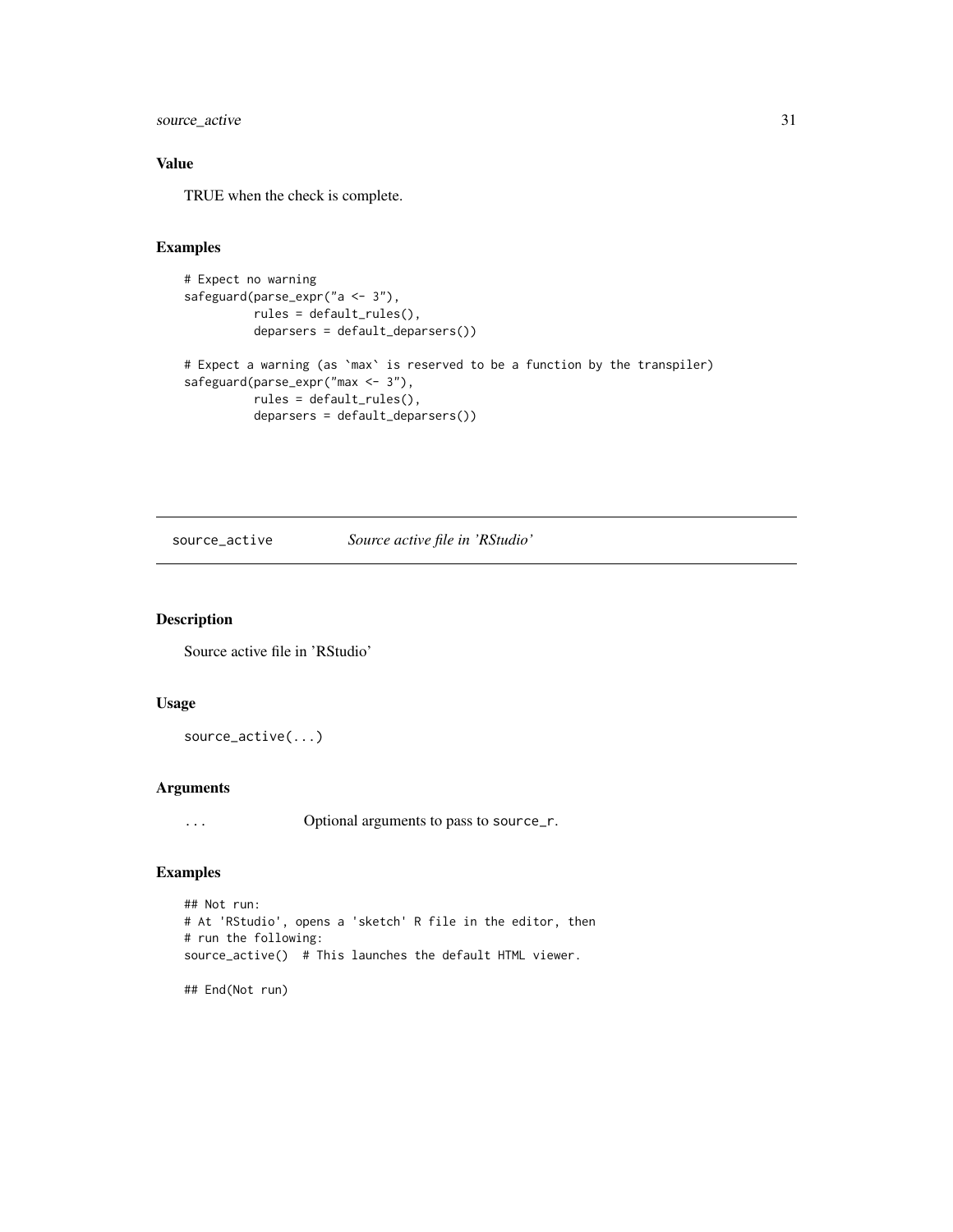<span id="page-31-0"></span>

Serve a compiled 'sketch' JavaScript file

#### Usage

source\_js(file, debug = FALSE, asset\_tags = default\_tags(), launch\_browser)

# Arguments

| file       | A character string; path to the compiled JS file.                                                                                                                                                                                                                           |
|------------|-----------------------------------------------------------------------------------------------------------------------------------------------------------------------------------------------------------------------------------------------------------------------------|
| debug      | TRUE or FALSE; if TRUE, a console for debugging is attached to your app.                                                                                                                                                                                                    |
| asset_tags | An optional list of 'shiny.tag' objects to be added to the html template. The list<br>must have signature / structure of a named list: [head = [shiny.tag], body =<br>[shiny.tag]], containing the head and body elements, each of which is a list<br>of shiny, tag object. |
|            | 1aunch_browser A character string; "viewer" or "browser", which calls 'rstudioapi::viewer' and<br>'utils::browseURL' respectively; use NULL to suppress display.                                                                                                            |

# Examples

```
## Not run:
file <- system.file("test_files/test_source.js", package = "sketch")
# The next line launches the default HTML browser
source_js(file, debug = TRUE, launch_browser = "browser")
```
## End(Not run)

<span id="page-31-1"></span>source\_r *Source a 'sketch' R file*

#### Description

This function compiles a 'sketch' R file, resolves the dependencies and serves it in the viewer.

#### Usage

```
source_r(file, debug = FALSE, launch_browser, asset\_tags = default\_tags(), ...)
```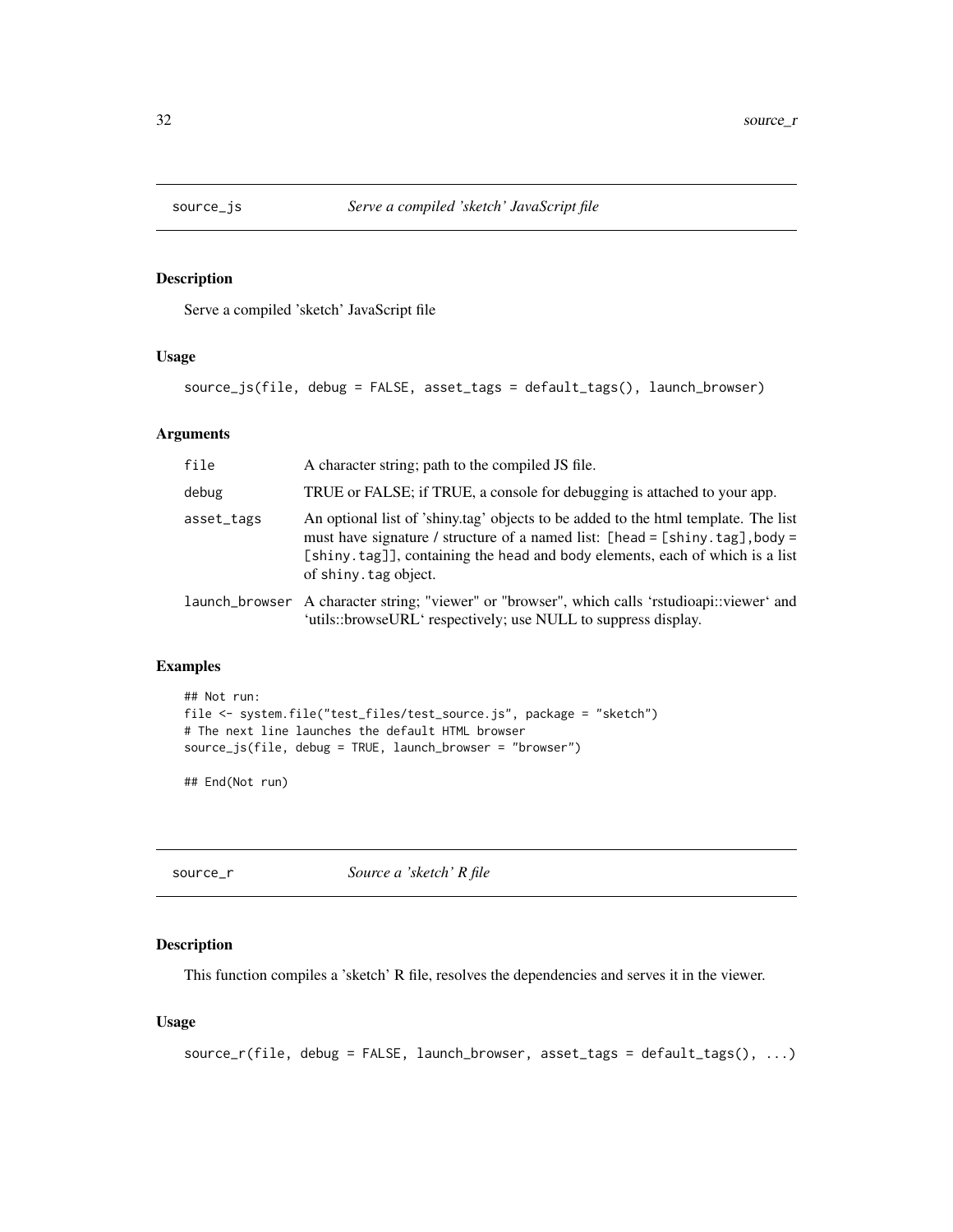# <span id="page-32-0"></span>split\_rules 33

#### Arguments

| file       | A character string; path to the R file.                                                                                                                                                |
|------------|----------------------------------------------------------------------------------------------------------------------------------------------------------------------------------------|
| debug      | TRUE or FALSE; if TRUE, a console for debugging is attached to your app.                                                                                                               |
|            | launch_browser A character string; "viewer" or "browser", which calls 'rstudioapi::viewer' and<br>'utils::browseURL' respectively; use NULL to suppress display.                       |
| asset_tags | An optional list of 'shiny.tag' objects to be added to the html template. The list<br>must have signature / structure of a named list: [head = [shiny.tag], body =<br>$[$ shiny.tag]], |
| $\cdot$    | Additional arguments to pass to 'compile_r'.                                                                                                                                           |

# Examples

```
## Not run:
file <- system.file("test_files/test_source.R", package = "sketch")
# The next line launches the default HTML browser
source_r(file, debug = TRUE, launch_browser = "browser")
```
## End(Not run)

| split_rules |  |  | Split rules for customisation |
|-------------|--|--|-------------------------------|
|-------------|--|--|-------------------------------|

# Description

This function is the left-inverse of 'combine\_rules', i.e. split\_rules(combine\_rules(rs,group)) = rs for any variable 'group'. It is created to facilitate the addition or removal of rewriting rules.

#### Usage

```
split_rules(rs)
```
# Arguments

rs A list of (grouped) rewriting rules. Note that a list of n rules without grouping is a list of n groups of single rule.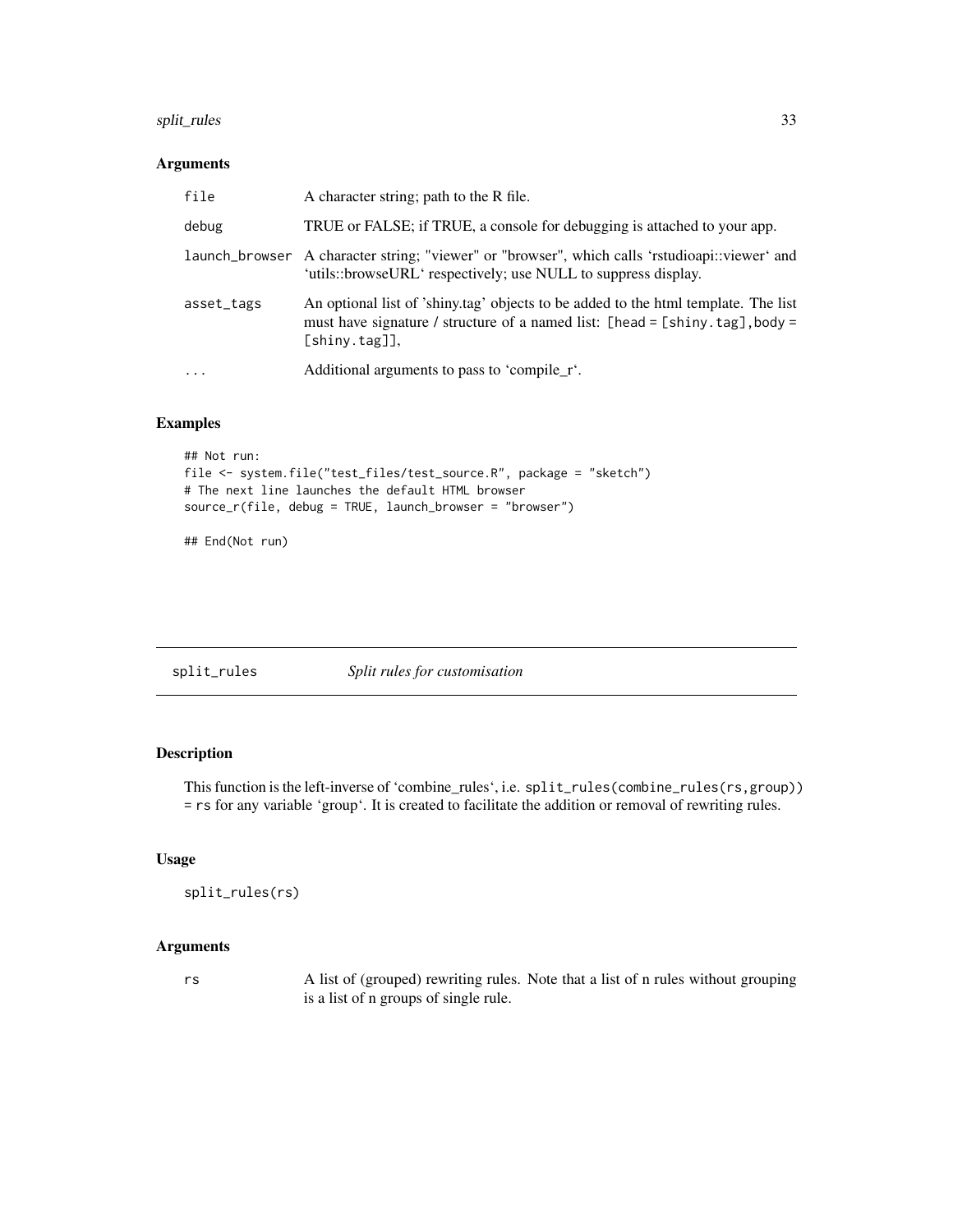<span id="page-33-0"></span>Get the source link of a JavaScript library

#### Usage

 $src(x)$ 

#### Arguments

x A character string; name of the JavaScript library

# Value

A character string; the path to the library.

# Examples

src("mathjs") src("p5")

| test_sketch | Test a sketch application |
|-------------|---------------------------|
|-------------|---------------------------|

# Description

Test a sketch application

#### Usage

```
test_sketch(app_script, test_script, port = 9454, ...)
```
# Arguments

| app_script  | A character string; the file path to the app.   |
|-------------|-------------------------------------------------|
| test_script | A character string; the file path to the tests. |
| port        | An integer to pass to 'websocket\$new()'.       |
| .           | Additional arguments to pass to source r.       |

# Value

A "websocket" object.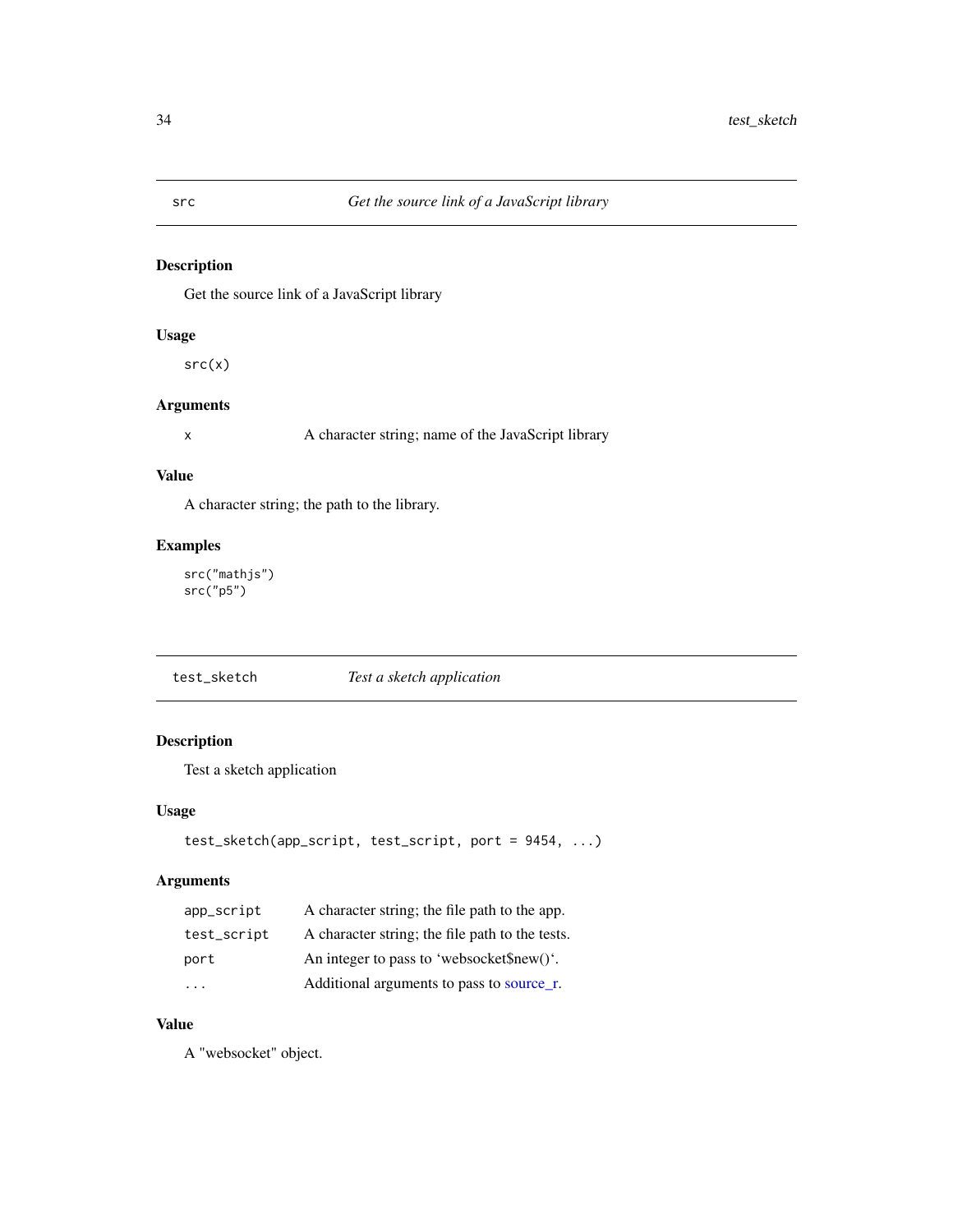#### <span id="page-34-0"></span>to\_json 35

#### Examples

```
## Not run:
app_file <- system.file("test_files/test_testthat_app.R", package = "sketch")
test_file <- system.file("test_files/test_testthat_test.R", package = "sketch")
# This following command will launch the default browser
res <- test_sketch(app_file, test_file)
```
## End(Not run)

<span id="page-34-1"></span>to\_json *Convert a file into a JavaScript expression*

# Description

It supports csv and json by default and lets users provide custom handlers if other file formats are used.

#### Usage

to\_json(input, as\_data\_frame, read\_fun, ...)

# Arguments

| input         | A character string; the path to the input file.                                                                                                                                                                                                                               |
|---------------|-------------------------------------------------------------------------------------------------------------------------------------------------------------------------------------------------------------------------------------------------------------------------------|
| as_data_frame | TRUE or FALSE; whether the data are loaded as a data-frame.                                                                                                                                                                                                                   |
| read_fun      | A function to load the input file. Default settings are provided for CSV files<br>and JSON files. The function has to load a data file into an object that can<br>be handled by 'jsonlite::toJSON'. Possible choices include 'utils::read_delim',<br>'readr::read csv2', etc. |
| $\ddotsc$     | Extra arguments to be passed to 'read fun'.                                                                                                                                                                                                                                   |
|               |                                                                                                                                                                                                                                                                               |

websocket *Websocket for 'sketch' applications*

#### Description

This combines the \*-Server family of functions in 'httpuv' with the transpilation functionality provided by 'sketch'.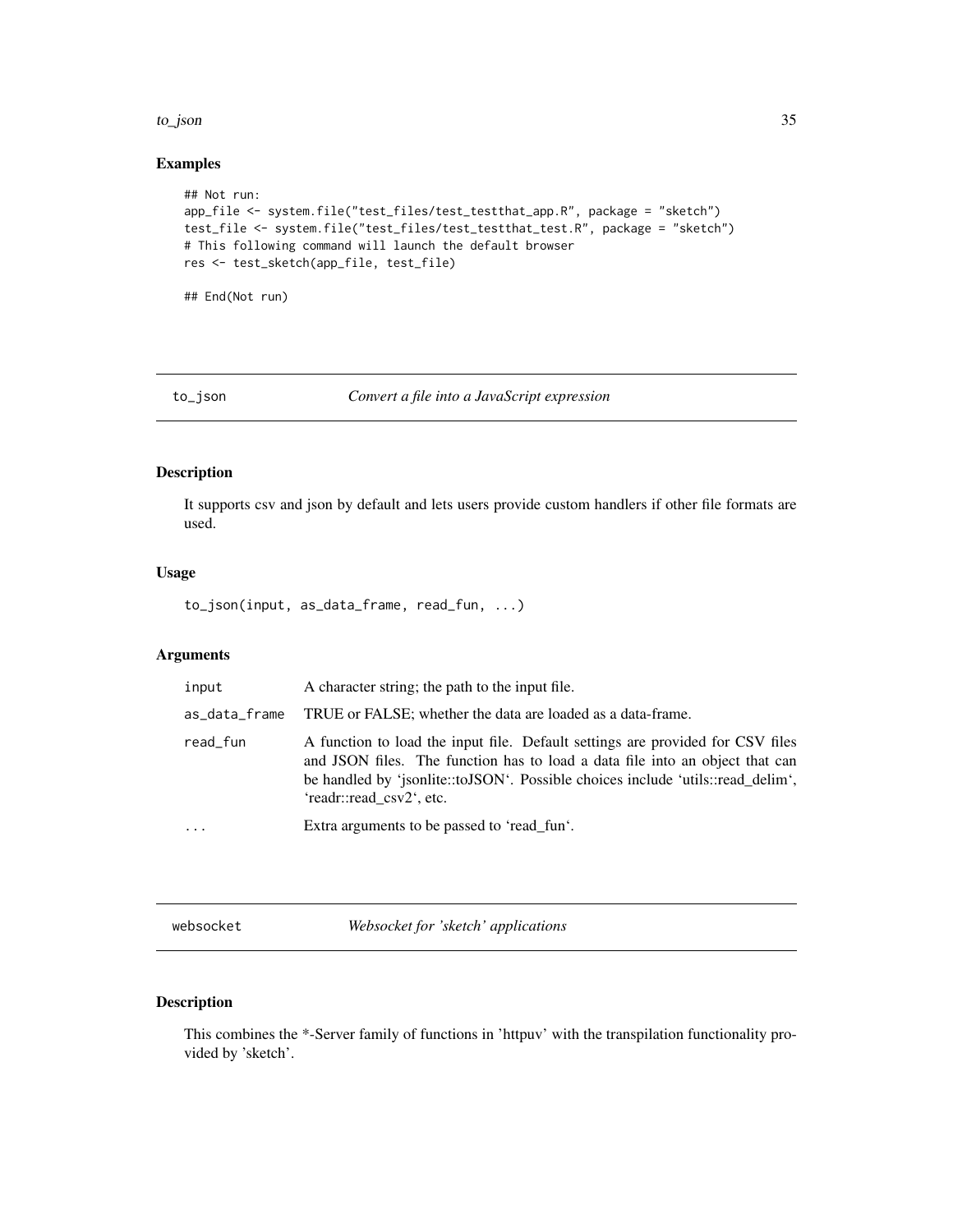#### Public fields

app A list of functions that define the application.

- server A server handle to be used by 'stopServer'.
- log A character vector that keep tracks of all the commands sent to the browser session.
- ws A WebSocket channel to handle the communication between the R session and the browser session.
- in\_handler A function to handle instructions sent by the browser session.
- out\_handler A function to handle instruction sent to the browser session.
- env An environment to store variables temporarily.
- port An integer; the TCP port number.
- message TRUE or FALSE; whether to display a prompt when a server is started and when it is stopped.
- connected TRUE or FALSE; whether a connection has been established. One should ways start the WebSocket server before visiting the web page that connects to the server.
- started TRUE or FALSE; whether a server has been started. Use the startServer method to start a server.

#### **Methods**

#### Public methods:

- [websocket\\$startServer\(\)](#page-35-0)
- [websocket\\$stopServer\(\)](#page-35-1)
- [websocket\\$listServers\(\)](#page-35-2)
- [websocket\\$stopAllServers\(\)](#page-35-3)
- [websocket\\$sketch\\_mode\(\)](#page-36-0)
- [websocket\\$new\\_app\(\)](#page-36-1)
- [websocket\\$new\(\)](#page-36-2)
- [websocket\\$clone\(\)](#page-37-0)

#### <span id="page-35-0"></span>Method startServer(): Start a WebSocket server

```
Usage:
websocket$startServer()
```
#### <span id="page-35-1"></span>Method stopServer(): Stop a WebSocket server

```
Usage:
websocket$stopServer()
```
#### <span id="page-35-2"></span>Method listServers(): List all running WebSocket servers

*Usage:* websocket\$listServers()

#### <span id="page-35-3"></span>Method stopAllServers(): Stop all running WebSocket servers

*Usage:*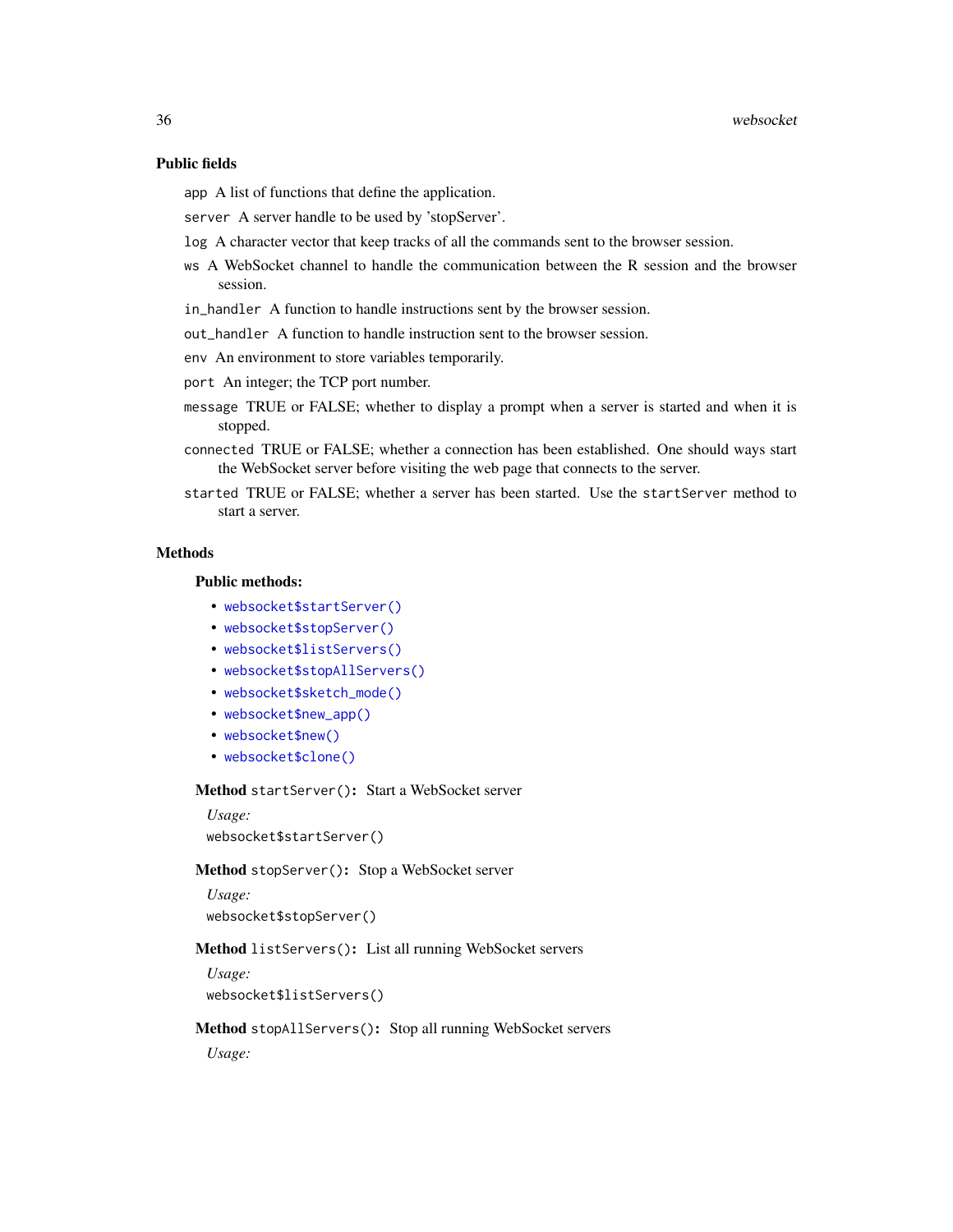#### <span id="page-36-3"></span>websocket 37

```
websocket$stopAllServers()
```
<span id="page-36-0"></span>Method sketch\_mode(): Enter sketch mode, in which all commands go through the transpiler before reaching the browser session.

*Usage:* websocket\$sketch\_mode()

<span id="page-36-1"></span>Method new\_app(): Create a blank HTML page with interactive access. This function is designed for newcomers.

*Usage:* websocket\$new\_app( preamble = list(library =  $c()$ , script =  $c()$ , data =  $c()$ ), ...  $\mathcal{L}$ 

*Arguments:*

- preamble (Optional) A named list; the preamble to include. Use the name 'lib' for arguments to load\_library, 'script' for arguments to load\_script and 'data' for arguments to load\_data. Note that the "dom" and "websocket" modules are required and loaded by default.
- ... Extra parameters to pass to [source\\_r.](#page-31-1)

*Returns:* The (invisible) temporary file path to the app.

<span id="page-36-2"></span>Method new(): Initialise a WebSocket connection

*Usage:*

```
websocket$new(in_handler, out_handler, message = TRUE, port = 9454)
```
*Arguments:*

- in\_handler A function to handle incoming message, default to be [print](#page-0-0) which only displays the message without any processing.
- out\_handler A function to handle outgoing message, default to be [compile\\_exprs](#page-5-2) which transpiles R commands into JavaScript commands.
- message TRUE or FALSE; whether to display a prompt when a server is started and when it is stopped.

port An integer; the TCP port number.

*Returns:* A 'websocket' object.

```
Examples:
```

```
\dontrun{
# Launch a WebSocket server
ws <- websocket$new()
ws$startServer()
ws$listServers() # Check that a server is running
```

```
# Launch a 'sketch' application with WebSocket functionality
file <- system.file("test_files/test_websocket.R", package = "sketch")
source_r(file, debug = TRUE) # Launch the default browser
```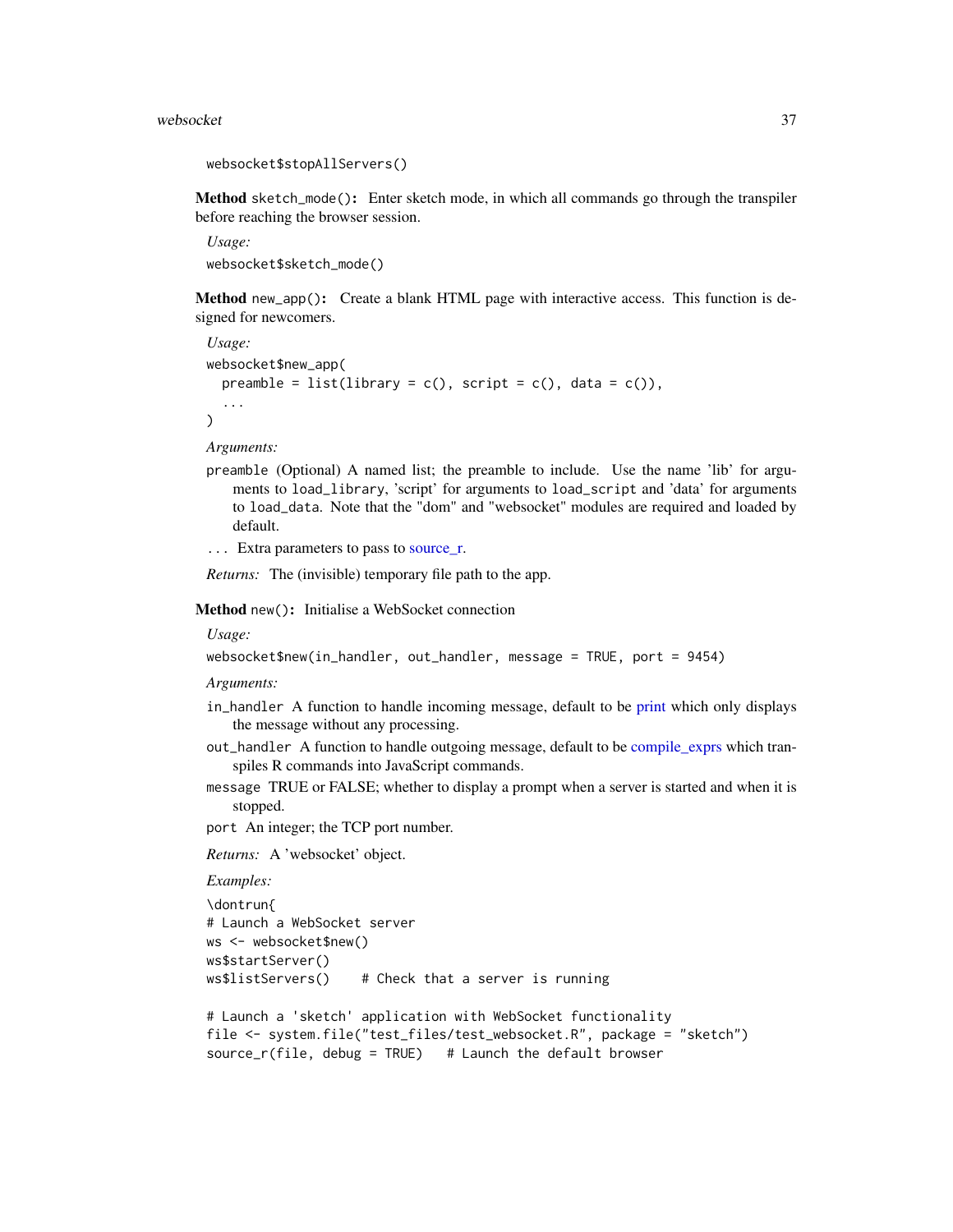```
# Enter sketch mode to send commands to the application
ws$sketch_mode()
# Within sketch mode
print("1234")
x < -10print(x + 1)q()
# Back to normal mode, inspect the log and stop the server
ws$log
ws$stopServer()
ws$listServers() # Confirm no server is running
}
```
<span id="page-37-0"></span>Method clone(): The objects of this class are cloneable with this method.

```
Usage:
websocket$clone(deep = FALSE)
Arguments:
deep Whether to make a deep clone.
```
#### Examples

```
## ------------------------------------------------
## Method `websocket$new`
## ------------------------------------------------
## Not run:
# Launch a WebSocket server
ws <- websocket$new()
ws$startServer()
ws$listServers() # Check that a server is running
# Launch a 'sketch' application with WebSocket functionality
file <- system.file("test_files/test_websocket.R", package = "sketch")
source_r(file, debug = TRUE) # Launch the default browser
# Enter sketch mode to send commands to the application
ws$sketch_mode()
# Within sketch mode
print("1234")
x < -10print(x + 1)q()
# Back to normal mode, inspect the log and stop the server
ws$log
ws$stopServer()
ws$listServers() # Confirm no server is running
```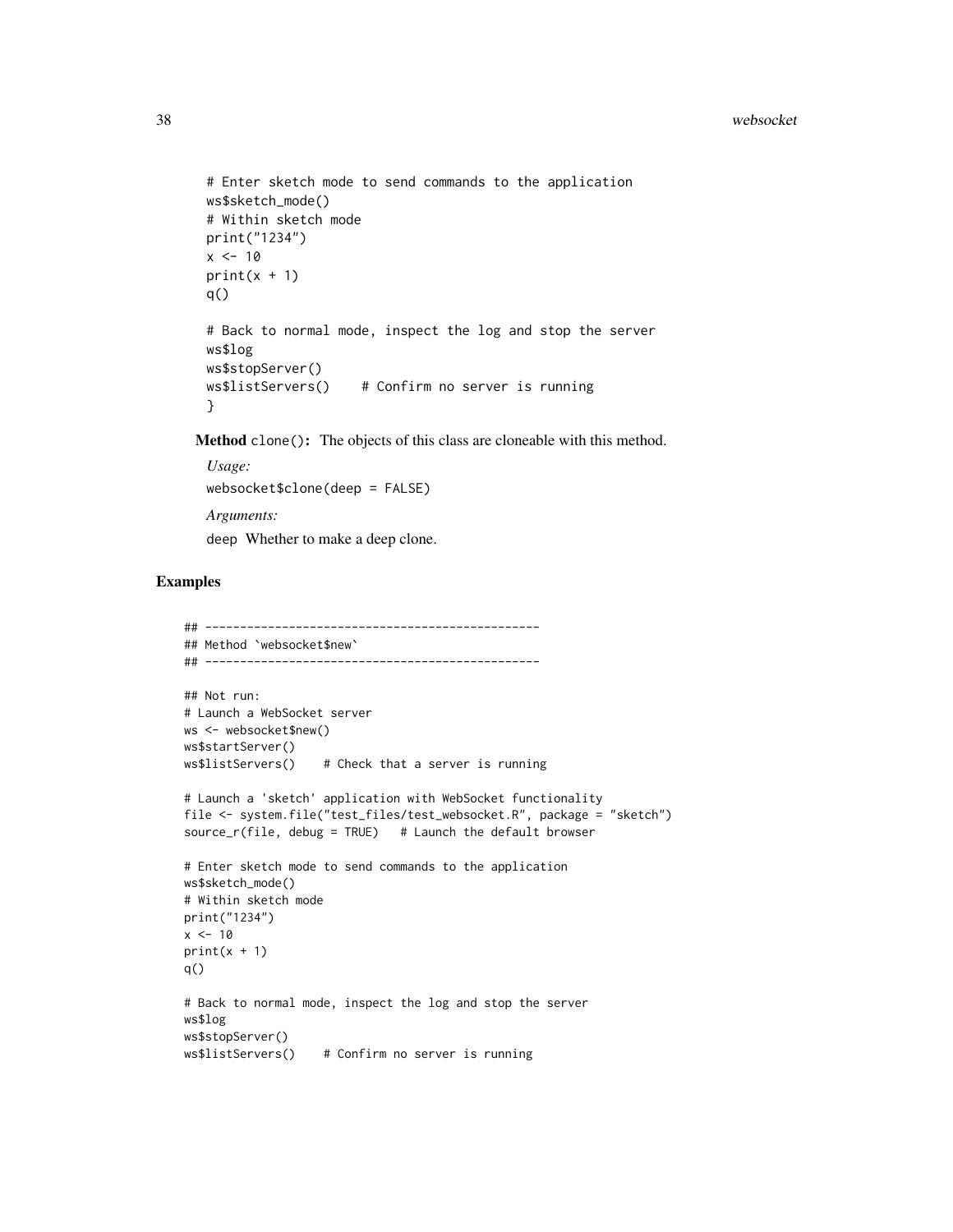# websocket 39

## End(Not run)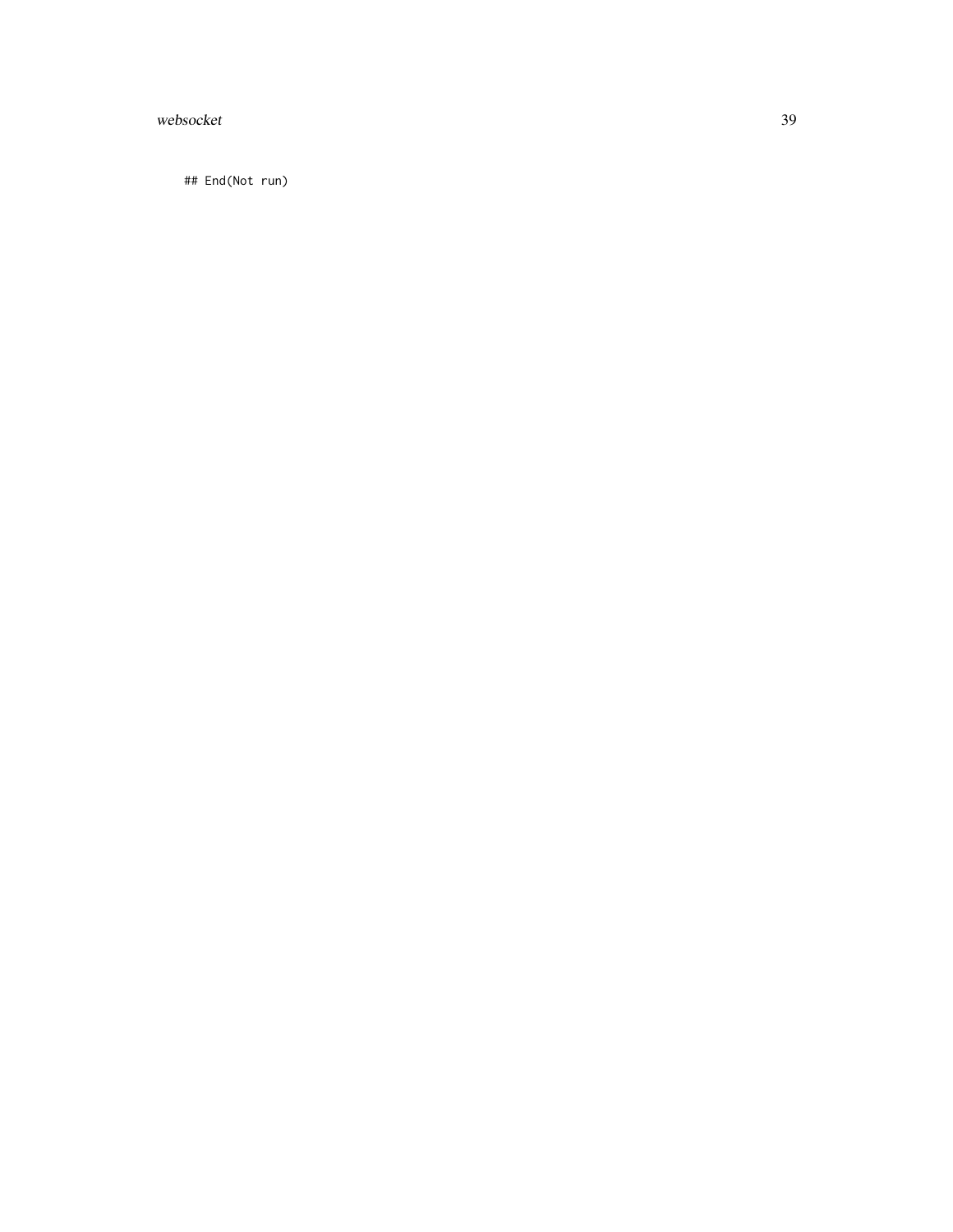# <span id="page-39-0"></span>**Index**

assets, [3,](#page-2-0) *[9](#page-8-0)*

basic\_deparsers, [3](#page-2-0) basic\_rules *(*r-to-js-rules*)*, [28](#page-27-0) basic\_tags *(*html\_tags*)*, [16](#page-15-0) bundle, [4](#page-3-0)

combine\_rules, [4](#page-3-0) compile\_active, [5](#page-4-0) compile\_data, [5](#page-4-0) compile\_exprs, *[3](#page-2-0)*, [6,](#page-5-0) *[8](#page-7-0)*, *[28](#page-27-0)*, *[37](#page-36-3)* compile\_r, *[3](#page-2-0)*, [6,](#page-5-0) *[8](#page-7-0)*, *[28](#page-27-0)* const *(*let-declare-const*)*, [22](#page-21-0) convert\_src, *[3](#page-2-0)*, [7](#page-6-0)

```
declare (let-declare-const), 22
default_2_deparsers, 8
default_deparsers, 8
default_processors, 9
default_rules (r-to-js-rules), 28
default_tags (html_tags), 16
deparse_add (deparse_Family), 9
deparse_assignment (deparse_Family), 9
deparse_assignment_auto
        (deparse_Family), 9
deparse_assignment_pipe
        (deparse_Family), 9
deparse_async_await (deparse_Family), 9
deparse_call (deparse_Family), 9
deparse_const (deparse_Family), 9
deparse_d3_attr (deparse_Family), 9
deparse_d3_style (deparse_Family), 9
deparse_data (deparse_Family), 9
deparse_dataURI (deparse_Family), 9
deparse_df (deparse_Family), 9
deparse_df_mutate (deparse_Family), 9
deparse_df_summarise (deparse_Family), 9
deparse_export (deparse_Family), 9
deparse_extract (deparse_Family), 9
deparse_extract2 (deparse_Family), 9
```
deparse\_extract2Assign *(*deparse\_Family*)*, [9](#page-8-0) deparse\_extractAssign *(*deparse\_Family*)*, [9](#page-8-0) deparse\_Family, [9](#page-8-0) deparse\_for *(*deparse\_Family*)*, [9](#page-8-0) deparse\_formula *(*deparse\_Family*)*, [9](#page-8-0) deparse\_function *(*deparse\_Family*)*, [9](#page-8-0) deparse\_function\_with\_return *(*deparse\_Family*)*, [9](#page-8-0) deparse\_html\_tags *(*deparse\_Family*)*, [9](#page-8-0) deparse\_if *(*deparse\_Family*)*, [9](#page-8-0) deparse\_ifelse *(*deparse\_Family*)*, [9](#page-8-0) deparse\_infix *(*deparse\_Family*)*, [9](#page-8-0) deparse\_js, *[3](#page-2-0)*, [13](#page-12-0) deparse\_lambda *(*deparse\_Family*)*, [9](#page-8-0) deparse\_let *(*deparse\_Family*)*, [9](#page-8-0) deparse\_list *(*deparse\_Family*)*, [9](#page-8-0) deparse\_macro *(*deparse\_Family*)*, [9](#page-8-0) deparse\_NA *(*deparse\_Family*)*, [9](#page-8-0) deparse\_NaN *(*deparse\_Family*)*, [9](#page-8-0) deparse\_new *(*deparse\_Family*)*, [9](#page-8-0) deparse\_next *(*deparse\_Family*)*, [9](#page-8-0) deparse\_NULL *(*deparse\_Family*)*, [9](#page-8-0) deparse\_pipe *(*deparse\_Family*)*, [9](#page-8-0) deparse\_R6Class *(*deparse\_Family*)*, [9](#page-8-0) deparse\_raw\_string *(*deparse\_Family*)*, [9](#page-8-0) deparse\_return *(*deparse\_Family*)*, [9](#page-8-0) deparse\_subtract *(*deparse\_Family*)*, [9](#page-8-0) deparse\_sym *(*deparse\_Family*)*, [9](#page-8-0) deparse\_throw *(*deparse\_Family*)*, [9](#page-8-0) deparse\_try *(*deparse\_Family*)*, [9](#page-8-0) deparse\_tryCatch *(*deparse\_Family*)*, [9](#page-8-0) deparse\_typeof *(*deparse\_Family*)*, [9](#page-8-0) deparse\_var *(*deparse\_Family*)*, [9](#page-8-0) deparse\_while *(*deparse\_Family*)*, [9](#page-8-0) deparse\_wrap *(*deparse\_Family*)*, [9](#page-8-0) doRenderTags, *[17](#page-16-0)* dp, [14](#page-13-0)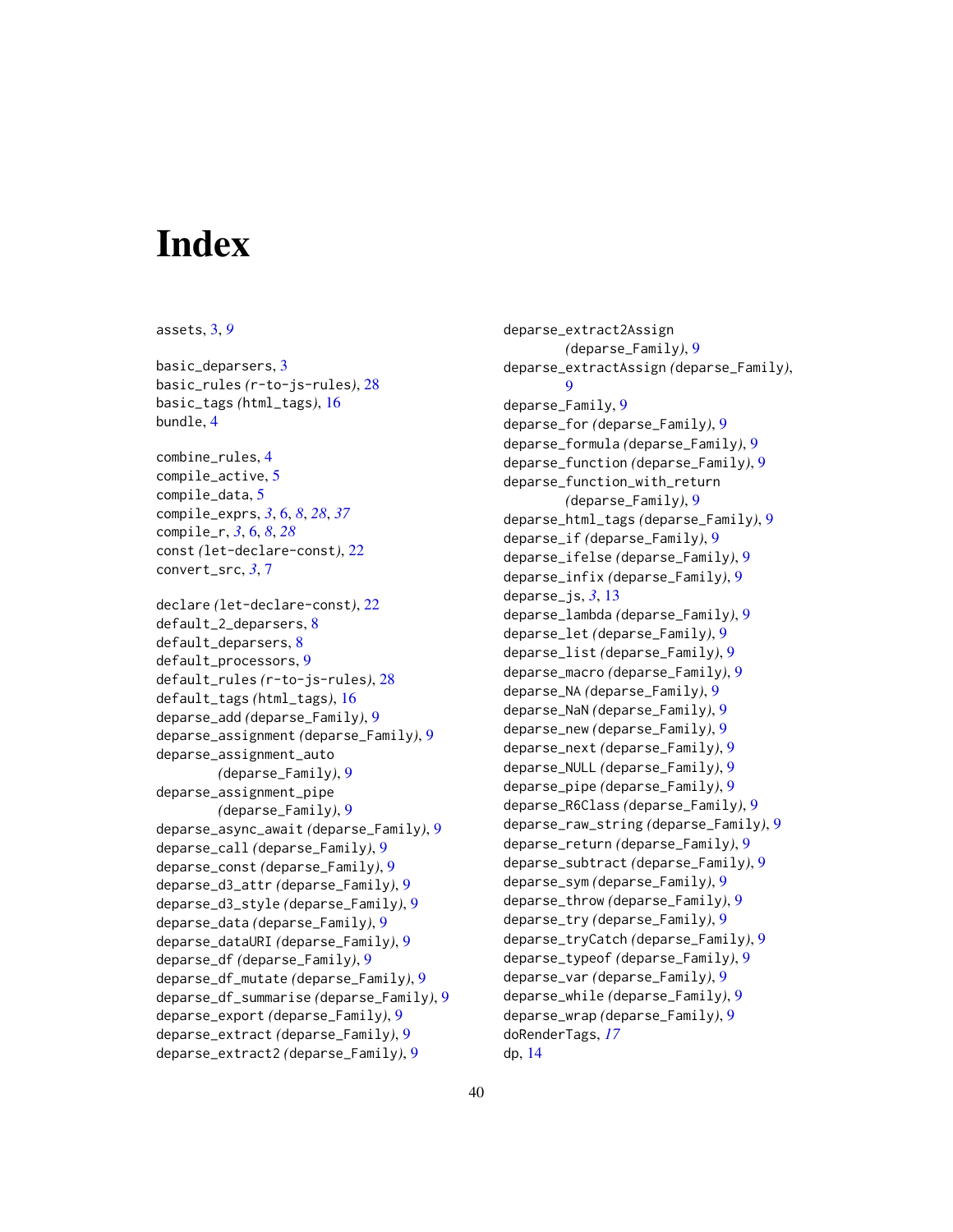#### INDEX  $41$

```
dp_auto (list-of-deparsers), 23
dp_d3 (list-of-deparsers), 23
dp_dom (list-of-deparsers), 23
dp_macro (list-of-deparsers), 23
dp_r_support (list-of-deparsers), 23
eng_sketch, 14
flatten_filelist, 15
get_dependencies, 15
html_tags, 16
insert_sketch, 17
is_call, 17
is_call_add (is_Family), 18
is_call_assignment (is_Family), 18
is_call_assignment_auto (is_Family), 18
is_call_assignment_pipe (is_Family), 18
is_call_async_await (is_Family), 18
is_call_break (is_Family), 18
is_call_const (is_Family), 18
is_call_dataURI (is_Family), 18
is_call_df (is_Family), 18
is_call_df_mutate (is_Family), 18
is_call_df_summarise (is_Family), 18
is_call_export (is_Family), 18
is_call_extract (is_Family), 18
is_call_extract2 (is_Family), 18
is_call_extract2Assign (is_Family), 18
is_call_extractAssign (is_Family), 18
is_call_for (is_Family), 18
is_call_formula (is_Family), 18
is_call_function (is_Family), 18
is_call_if (is_Family), 18
is_call_ifelse (is_Family), 18
is_call_lambda (is_Family), 18
is_call_let (is_Family), 18
is_call_list (is_Family), 18
is_call_new (is_Family), 18
is_call_next (is_Family), 18
is_call_pipe (is_Family), 18
is_call_R6Class (is_Family), 18
is_call_raw_string (is_Family), 18
is_call_return (is_Family), 18
is_call_subtract (is_Family), 18
is_call_throw (is_Family), 18
is_call_try (is_Family), 18
```
is\_call\_tryCatch *(*is\_Family*)*, [18](#page-17-0) is\_call\_typeof *(*is\_Family*)*, [18](#page-17-0) is\_call\_var *(*is\_Family*)*, [18](#page-17-0) is\_call\_while *(*is\_Family*)*, [18](#page-17-0) is\_d3\_attr *(*is\_Family*)*, [18](#page-17-0) is\_d3\_style *(*is\_Family*)*, [18](#page-17-0) is\_data *(*is\_Family*)*, [18](#page-17-0) is\_Family, [18](#page-17-0) is\_html\_tags *(*is\_Family*)*, [18](#page-17-0) is\_infix *(*is\_Family*)*, [18](#page-17-0) is\_macro *(*is\_Family*)*, [18](#page-17-0) is\_sym *(*is\_Family*)*, [18](#page-17-0) is\_syntactic\_literal, [21](#page-20-0) is\_wrap *(*is\_Family*)*, [18](#page-17-0) let *(*let-declare-const*)*, [22](#page-21-0) let-declare-const, [22](#page-21-0) license\_info, [22](#page-21-0) list-of-deparsers, [23](#page-22-0) load\_data *(*load\_Family*)*, [23](#page-22-0) load\_Family, [23](#page-22-0) load\_library *(*load\_Family*)*, [23](#page-22-0) load\_script *(*load\_Family*)*, [23](#page-22-0) local, [24](#page-23-0) make\_deparser, *[6,](#page-5-0) [7](#page-6-0)*, [25,](#page-24-0) *[30](#page-29-0)* make\_processor, [25](#page-24-0) make\_rule, *[4](#page-3-0)*, *[6,](#page-5-0) [7](#page-6-0)*, [26,](#page-25-0) *[30](#page-29-0)* parse\_expr, [26](#page-25-0) print, *[37](#page-36-3)* print.sketch\_rule, [27](#page-26-0) r-to-js-rules, [28](#page-27-0) read\_multilines, [28](#page-27-0) rewrite, [29](#page-28-0) runShinyApp, [30](#page-29-0) safeguard, [30](#page-29-0) sketch *(*sketch-package*)*, [2](#page-1-0) sketch-package, [2](#page-1-0) source\_active, [31](#page-30-0) source\_js, [32](#page-31-0) source\_r, [32,](#page-31-0) *[34](#page-33-0)*, *[37](#page-36-3)* split\_rules, [33](#page-32-0) src, [34](#page-33-0) sym(), *[18](#page-17-0)* test\_sketch, [34](#page-33-0) to\_json, *[5](#page-4-0)*, [35](#page-34-0)